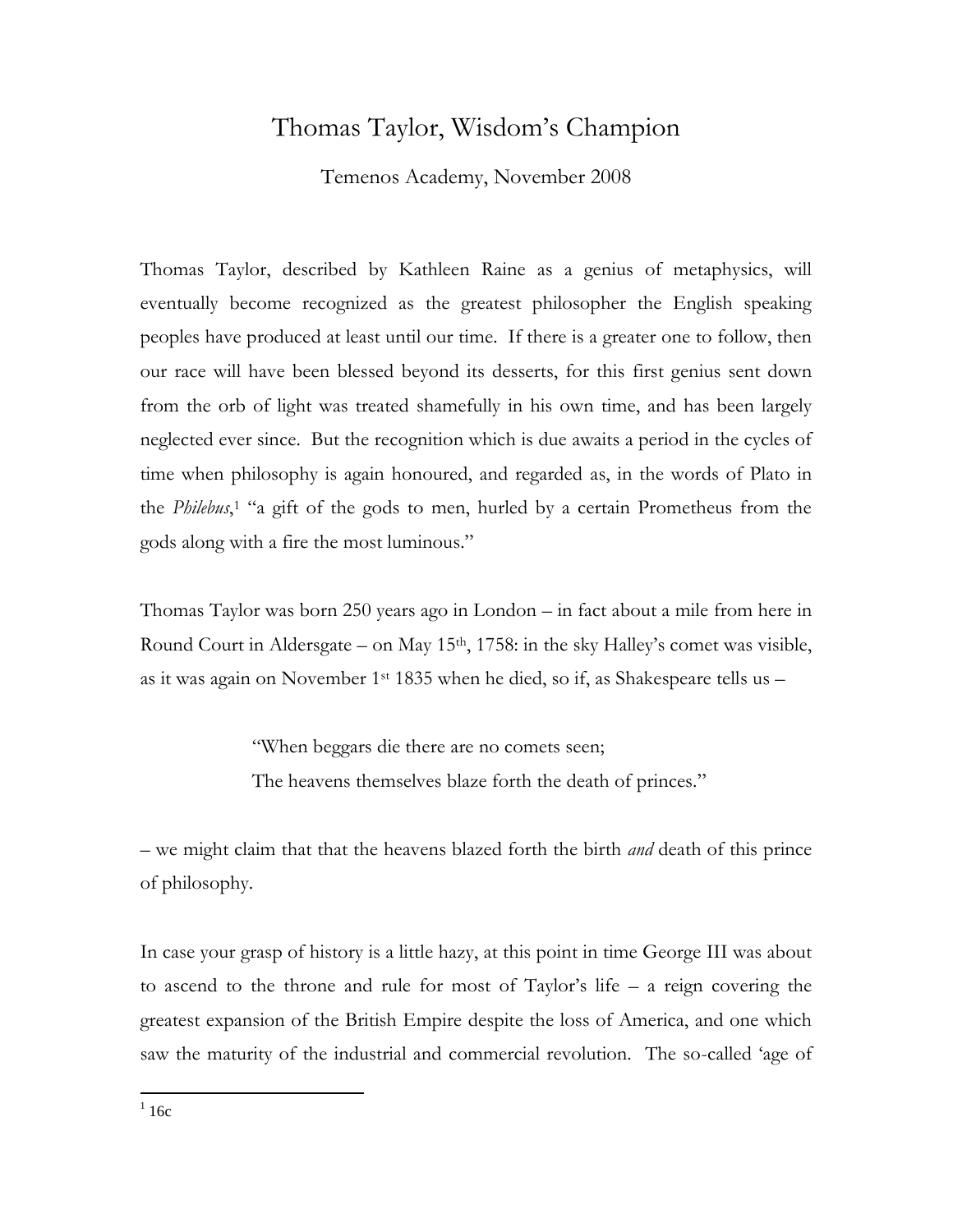reason' with its leading figures such as Newton, Locke, Descartes and Hobbes had given way to the equally misnamed 'age of enlightenment' which, perhaps, culminated in the French revolution, and which was marked by the rise of empiric science, capitalism, and a relative religious tolerance. (The last man to be executed for denying the trinity had met his end on the scaffold some 60 years before.)

Early in childhood Thomas was thought to have contracted TB and was sent to the Staffordshire countryside to stay with relatives for some time; and while he clearly recovered from this potentially serious illness, his health was thenceforth never the most robust. By the time he was nine he was certainly back with his family and had been awarded a place at St Paul's School, 'on foundation' – a development which must have been a matter of some satisfaction: the school already had an impressive roll call of former pupils - John Milton, Samuel Pepys, John Churchill (1st Duke of Marlborourgh) and, interestingly, Sir Edmund Halley to name but a few.

While at St Paul's Taylor learnt Greek and Latin although only to a relatively elementary level – in fact according to his entry in the 1798 edition of *Public Characters*  (which was clearly written on the basis of information supplied by himself) the school's methods of teaching these languages so revolted Taylor that he implored his father, Joseph, to remove him from the school. Eventually he prevailed, although his father was very reluctant to comply – having harboured ambitions for his son to become a dissenting minister, a career the elder Taylor considered to be the most enviable in the world. The whole episode of his three boyhood years at St Pauls (if we take the report of it at face value) perhaps points us towards qualities which would manifest most clearly in the man: St Paul's began their Greek classes in the sixth form, and since each form was entered by virtue of successful examination rather than age, we must assume that Thomas passed through six forms in a matter of three years of less – if so then he must have been an outstanding scholar. Further, his deeply held abhorrence of the treatment of classical languages and his achievement in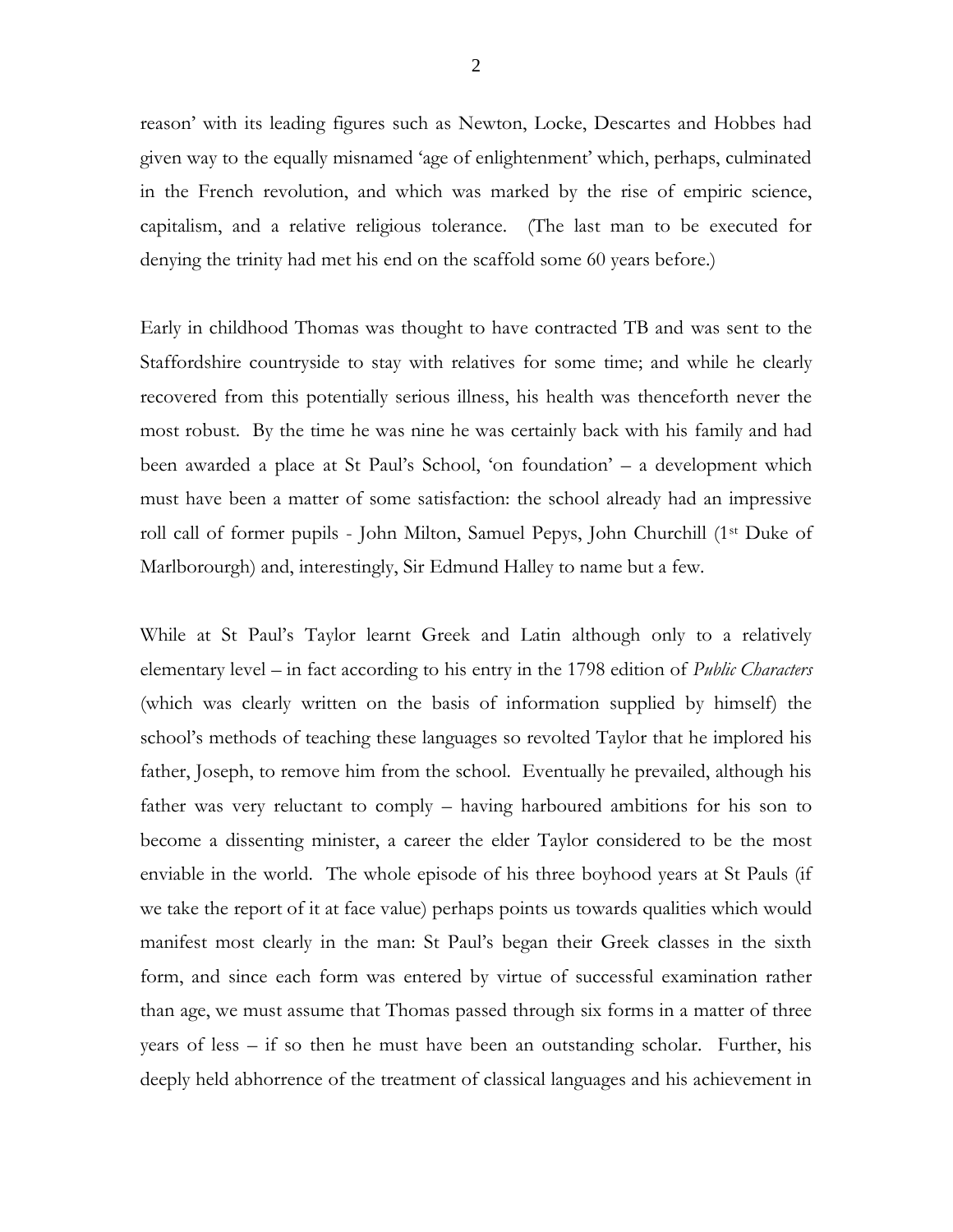convincing his father that he should be removed from the school in an age in which youth had much less say in the ways in which things were disposed, displays an extraordinary strength of will matched only by a strength of feeling about language.

Well before the age of fifteen Taylor became deeply interested in the various branches of mathematics – studying them whenever leisure permitted; he was, to this end, obliged to hide a tinder box under his pillow. Again we will see this habit of nocturnal study flower in later life, once his attention had been caught by philosophy. We can imagine Joseph Taylor feeling rather at a loss about the direction his obviously gifted son might take – the entry in *Public Characters* says that he had little appreciation of the inner value of mathematics, while his son despised the commercial application of its techniques. Eventually the fifteen year old Thomas was placed with an uncle at Sheerness to learn the trade of an officer of the dock yard – but again he found the uncle and the occupation very much at odds with his temperament and his desire to pursue high learning. As a result he returned home, and complied with the wishes of his father to study for the ministry under the celebrated dissenting preacher, Hugh Worthington, under whose tutelage he regained his rudimentary knowledge of Greek and Latin.

Since dissenting protestants were barred from English universities, as well as many other important institutions, there was at this time a kind of parallel intellectual establishment deeply involved in a process of questioning old dogma and philosophies. Hugh Worthington was one of the leading lights of this movement – a classicist, mathematician and linguist as well as a spell-binding preacher. Having thrown off the doctrinaire limitations of the Catholic Church – whether Roman or Anglican – the movement of which he was part was at the forefront of political, scientific and religious radicalism, and was a significant contributor to the so-called new enlightenment, and a hotbed of debate. It was to this movement of "rational dissent" that the seventeen year old Taylor came with his passion for inner truth.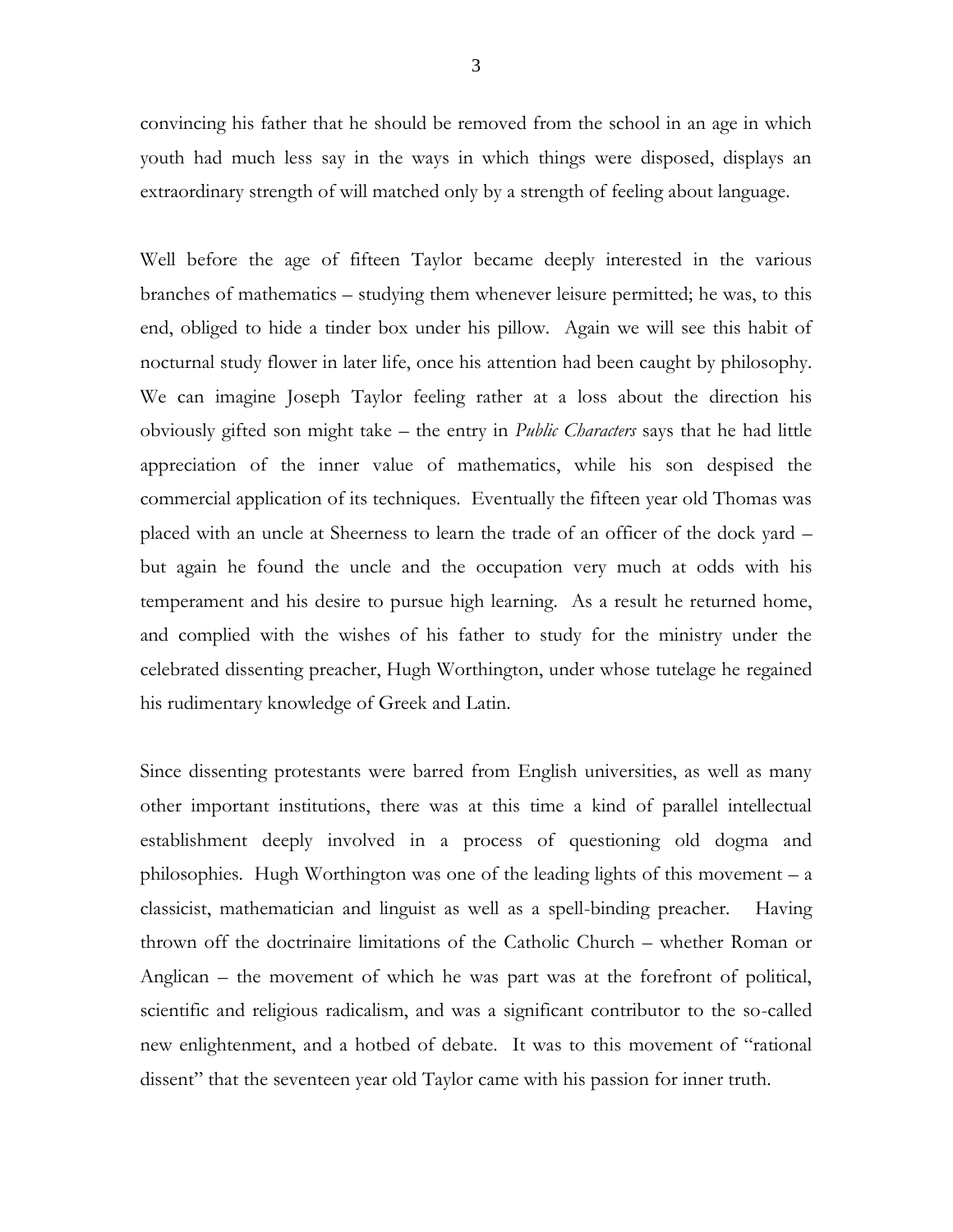His future would, it seems, have been smooth and relatively unremarkable had it not been for the one other passion of his life: before Thomas had been sent to Sheerness he had formed a deep attachment to Mary Morton, a tradesman's daughter, and upon his return his lost no time in renewing his friendship with her – a friendship which absence had clearly only served to deepen. Along with his studies for the ministry, he wooed Mary who, apart from being well educated, also (according to *Public Characters*), "united with an agreeable person, uncommon modesty, liberality, and artless manners." As his studies were coming to a close, and he was readied for going up to Aberdeen University (where non-conformism was no bar) he and Mary discovered that her father was planning to exploit his absence by marrying her off to a man of large fortune. This unwelcome possibility was circumvented by the young couple contracting a secret marriage, which was not to go beyond the ceremonial exchange of vows until Thomas had completed his university studies.

This secret was soon discovered and brought down on the pair a storm of "ecclesiastical and parental rage" in which all future plans were washed away. There followed a period of severe trial of great poverty only gradually relieved as a friend helped Taylor find employment at Lubbock's bank as a clerk, and an old schoolfellow helped him find a residence in Walworth – number 15 Manor Place.

The exact sequence of these external events and how they synchronize with Thomas' intellectual development is somewhat confused. However to turn inwards, we can trace the path he took from youthful mathematician to convinced Platonist over a period of some 15 years. During his teens Thomas was primarily interested in mathematics, which during his time at Sheerness expanded towards philosophy of the sceptical kind as promulgated by Bolingbroke and Hume. After the break with his family and his Dissenting studies he became interested in an area of learning which was part of the movement from the alchemy of the medieval era towards the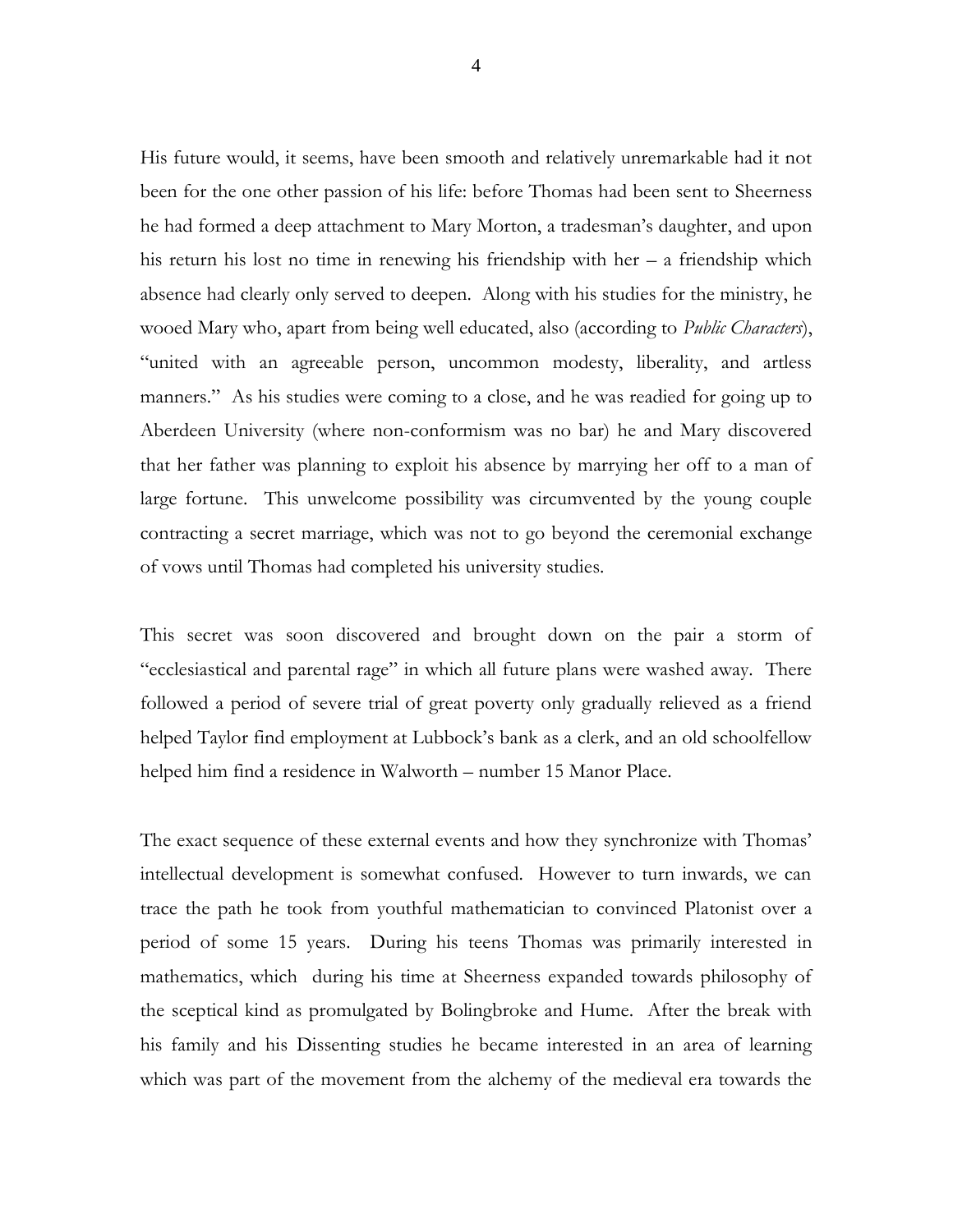chemistry and physics of the coming times – reading such authors as Becher and Newton. By the time he was twenty-two he had published a pamphlet, *A New Method of Reasoning in Geometry*, showing, I think, that his interest in mathematics was still primary. It was at this point that the rosy-fingered light of Greek learning began to cast its first rays upon Taylor's ready mind. On reading a work by Kenelm Digby (another author working between alchemy and chemistry) Taylor was enthused by a passage which asserted that "Aristotle ought never to be mentioned by scholars but with reverence, on account of his incomparable worth."

Such was the impression that this praise made – coming from one who was by no means a peripatetic – that Taylor determined to search out a suitable work by Aristotle, and further, to recover his knowledge of ancient Greek. Such, reports *Public Characters*, was his avidity to accomplish this design that he was soon reading that great master in the original – in particular the *Physics*, the first text Taylor had be able to find. From then on he claimed that he learned Greek through the Greek philosophy, rather than Greek philosophy through Greek. At this time Taylor was working in the bank, and he trained himself to ponder the meaning of Aristotle while still executing his mundane duties there. He also cultivated the habit of studying late into the night – usually until two or three o'clock – before sleeping for a few hours and then waking and setting off to work at the bank for its lengthy day. From Aristotle, Taylor quickly moved to Plato, and to the ancient commentators: by 1787 he published a paraphrase of Plotinus on the Beautiful. He was 29 years old. During this and the following year he published the *Hymns of Orpheus*, *Proclus on Euclid's Elements,* a four part dissertation on aspects of Platonic teaching, an Essay on the *History of the Restoration of the Platonic Theology by the Later Platonists*, and *Proclus' Elements of Theology*.

A significant observation upon this progress is that it so closely follows the ancient Academy's pattern of induction: in the early days, under Plato and his immediate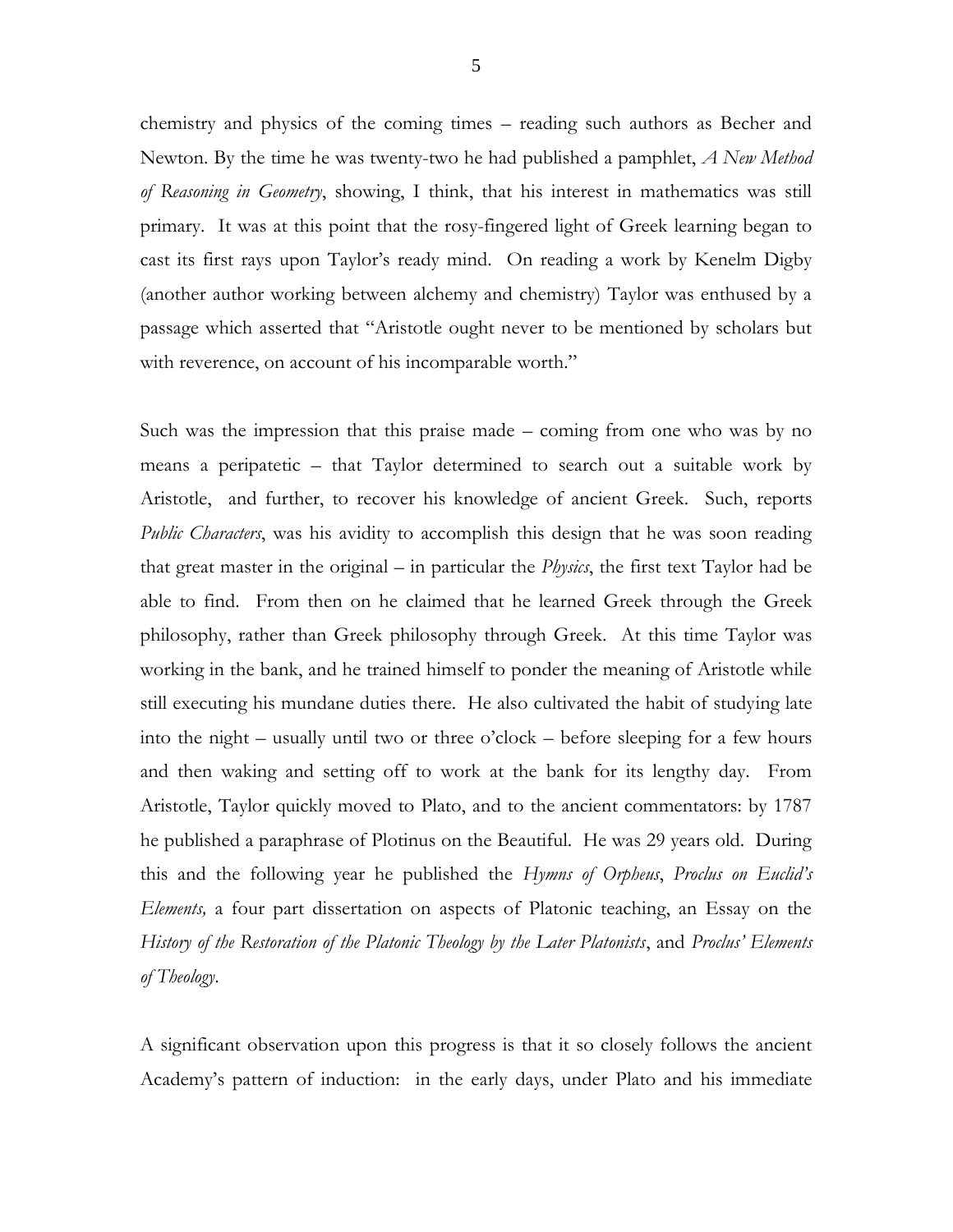successors, the preliminary qualification for entry was an understanding of geometry and mathematics; while in the later Academy, Aristotle's writings were used as an introduction to those of Plato – the dialogues being framed by the ongoing and developing interpretive exercises of the leading late Platonists themselves. Taylor's approach, apparently by chance, by the same route might be taken as either as a sign of providential blessing or at least a vindication of the ancient system.

It was during the 1780's that Taylor educated himself in both Greek and the Platonic tradition: for the first six years of that decade he worked in the bank, but was obviously keen to free himself from the demands of the long working day of a clerk. One attempt to bring this about involved the curious matter of 'perpetual lamps' which Taylor noticed were mentioned by several ancient writers – lamps which would keep alight for centuries and which were said to be found still alight when old tombs were broken into. Having been interested in chemistry for some years this seemed like a possible way out: in 1884 he developed a lamp which used a mixed of oil and salt in which phosphorus was immersed: it was said to shed enough light to read by, and would burn for a great length of time. He arranged to demonstrate it at the Freemasons Tavern in October 1784: his bid for freedom was not to be however – the heat of the lamp caused the room in which the demonstration was given to catch fire, which, in the words of Taylor's entry in *Public Characters*, "raised a prejudice against the invention, which could never afterwards be removed." Thus did Taylor's moment in the 18<sup>th</sup> century forerunner of the Dragons' Den come to an ignominious end: but if his immediate design failed, his purpose did not.

The exhibition of the lamp had attracted several onlookers who clearly heard and saw something above the ordinary in this failed alchemist and who were to play a significant part in his ambitions to devote himself to the study and promulgation of Platonic philosophy. Perhaps the most immediate influence in this respect was George Cumberland (the author, art critic and friend of William Blake) and John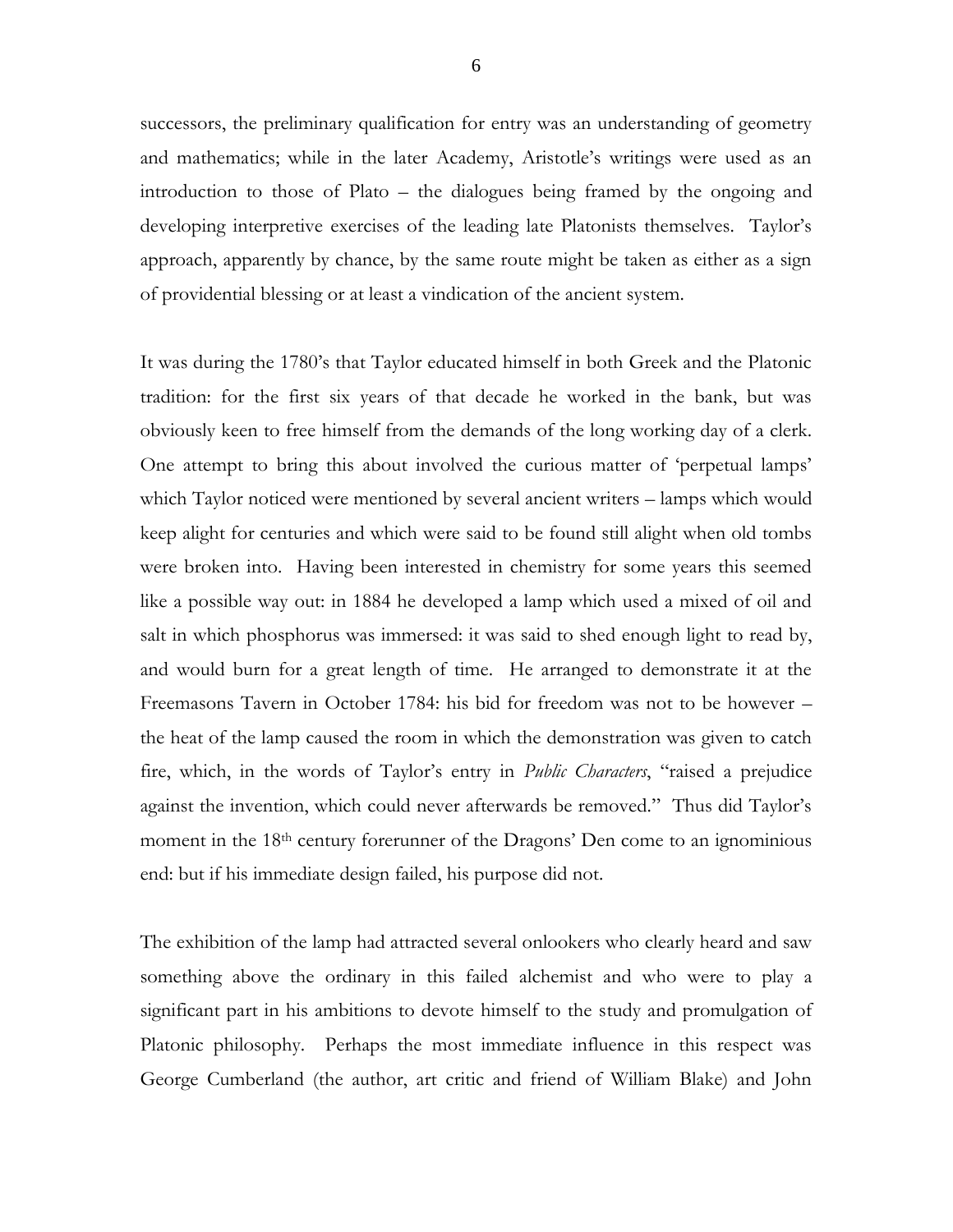Flaxman (the sculptor and artist). Flaxman offered room in his house for a proposed series of twelve lectures on Platonic philosophy which in turn attracted more leading lights of London's artistic and intellectual community. Directly or indirectly this brought a friendship with George and William Meredith and other wealthy men who were accustomed to act as patrons to artists and writers. Within two years patronage enabled Taylor to resign from Lubbock's Bank and devote much of his time to his writing, and while he was never particularly well off and needed to take various commissions and positions to eke out his living, it was certainly this failed demonstration that expanded the practical possibilities of his life.

There are many fascinating episodes in Taylor's life which time does not permit more than a passing mention – for example, he was approached by a French revolutionary nobleman, the Marquis de Valady, who was a devotee of Pythagoreanism, and who cast himself at Taylor's feet, begging him to take him on as a pupil in the ancient philosophic tradition. De Valady stayed at Manor Place for some time before returning to meet his end in the reign of terror in his homeland. During his stay he suggested to Taylor that it would be in the spirit of the Pythagorean brotherhood, where everything was held in common, that Taylor should share his wife, Mary, with the Marquis. How very revolutionary; how very French. Taylor, it seems, having listened to this suggestion gave him a pretty sharp lecture on the subject.

Let me turn now from Thomas Taylor's life to his philosophy, the reason, of course, why we still celebrate him two centuries later. To understand why he is still revered by a small but growing band of philosophers we must digress a little and explore the nature and origins of philosophy itself.

Where and when did philosophy start? And what were its original aims? In the West it is common to consider its starting point as sometime around the sixth century BC, and in Greece: how we interpret that starting point will lead us to an approximation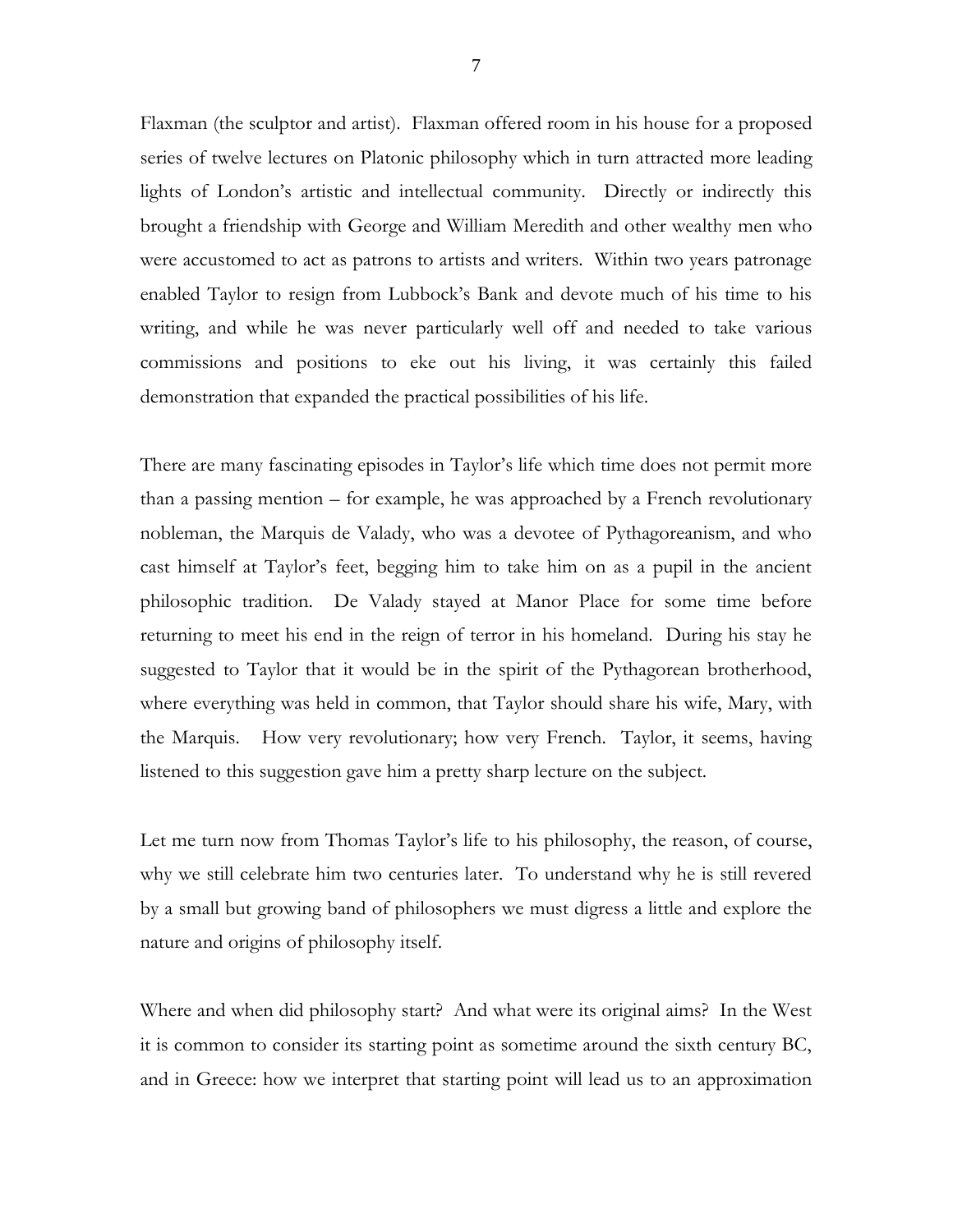of what we consider to be the nature of philosophy. Over the last three of four centuries a theory has developed and been accepted to a greater or lesser extent by nearly all those who give the problem much thought. This theory suggests that individuals in the Greek-speaking world during the sixth to fourth centuries became dissatisfied with their inherited mythological explanation of the world and humankind's place in it, and began a slow crawl out of an irrational worldview into a reasoned and scientific one. These were the earliest philosophers – Thales, Parmenides, Empedocles, Pythagoras, Socrates, Plato and Aristotle amongst others. Of course, runs this story, the earliest philosophers were still in varying degrees in thrall to the irrational mythological worldview and almost everything they thought has been proved wrong as we have thoroughly mastered the techniques of reason and scientific analysis. Perhaps the only useful thing that remains from this early phase is the sceptical approach which is identified especially with Socrates as portrayed in the so-called early Platonic dialogues, and in the proto-scientific observations of Aristotle. Philosophy is, in this standard analysis, a re-explanation of everything in and around us into a logical and reasoned scheme, with a few untidy edges (due largely to the inadequacy of language to reflect the reasons which underlie things) – edges there to keep professional philosophers in academia in useful employment. They pass their time building castles in the sands of the mundane world and amuse themselves by kicking over previous sandcastles, and rebuilding them anew. The clever ones kick over other philosophers' castles, the really clever ones kick over their own – perhaps several times – in order to make way for their next variation of the

If this is philosophy, then pass me the hemlock now.

general philosophic outlook of scientific and material realism.

The assumptions upon which modern philosophy is based are deeply questionable. These are that, firstly, reality can be explored and *fully comprehended* in terms of reason and the kind of science which measures physical things and their powers; secondly,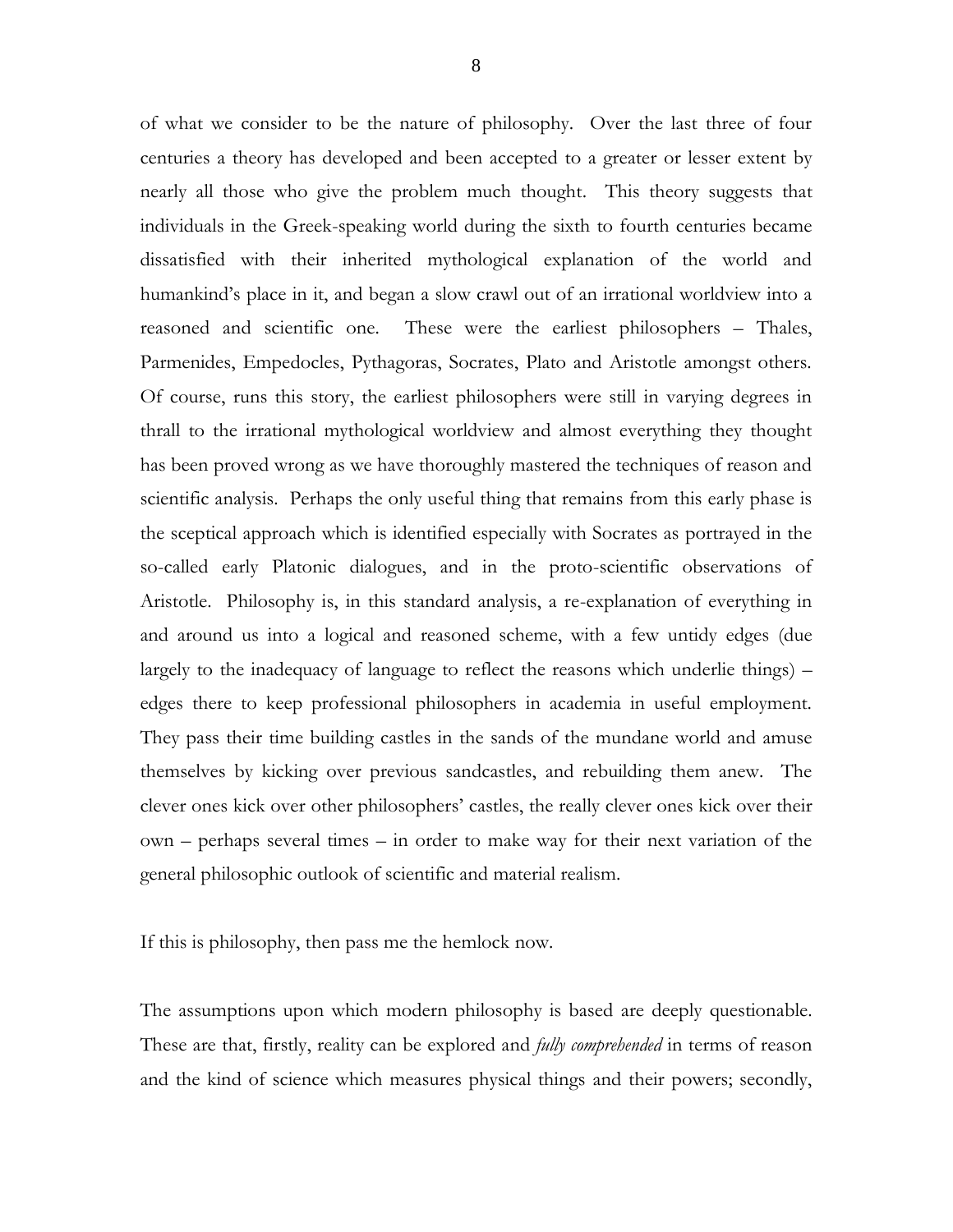that human beings are at their most fulfilled when they exercise discursive reason – that is to say the kind of reason that moves step by step from one concept to another; thirdly, that there are no absolutes to which the relatives of mundane world are relative, and from which such relatives might otherwise gain a certain intrinsic stability and meaning.

These assumptions lead modern commentators of Platonic philosophy into profound error: it is quite clear that Plato and his true fellow thinkers rejected these false conceptions, and that they considered philosophy in a very different light. It was this light in which Thomas Taylor attempted his heroic task of translating for English readers as much as possible of the ancient Greek texts. It was this light in which golden truths, long overlaid with the dust of neglect and ignorance, began once more to glitter and catch the mind's eye.

Modern philosophies do not arouse the soul, nor do they inspire great works of art, nor great deeds of selfless sacrifice. The original philosophy of the west – which we now call Platonic philosophy – in profound contradistinction urges the soul upwards and inwards in a search for those truths beyond ordinary thought and language, urges the artist to much celebrated beauty, and alights upon the hero – the lover of the good – and demands that he or she unfold every inborn excellence in the quest for perfection. It was not for nothing that Plato, in the *Phaedrus*, <sup>2</sup> couples the musician (or follower of the Muses) and the lover of goodness, with the philosopher as those to whom the divine law gives the highest allotment of life.

*This* philosophy starts with the highest possible conception of the human mind: an affirmation of the simplest source of all, which is sometimes called *The One*, and at other times *The Good*. As the *simply One* this principle of principles has no adhering characteristic by which it can be known in language, by sense perception, or by any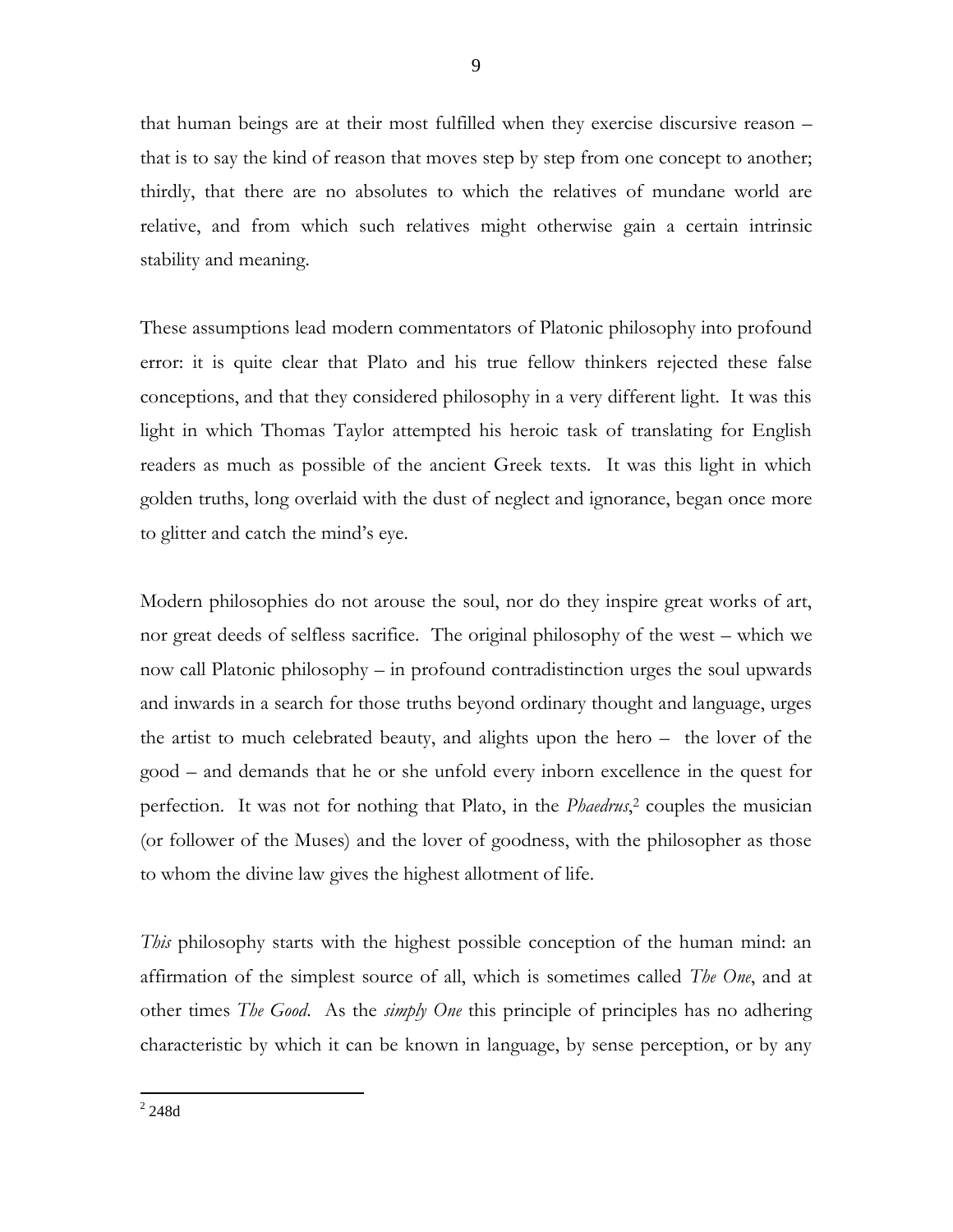form of intellectual activity. Although for title we call it *The One*, we must immediately acknowledge that as a name it is no more than an approximation, an approximation which says more about the dullness of our minds than the thing itself. It is truly ineffable. Hidden beneath its lack of characteristics is the possibility of all characteristics which the great universe can manifest. Although it is unknowable, yet it underlies and sustains everything which can be known, and everything which knows. It is the great paradox.

Can those so-called philosophers who seek to reduce the universe to a series of measurements and rational steps ever hope to comprehend this source? *That*  philosophy is forever trapped in the multiplicity of the world. *This* philosophy, however, continually leads towards the simply one, and every exercise in the system of Platonic endeavour – Platonic Yoga (to use an Eastern term because the true Western term 'Philosophy' has been so abused) – every exercise is valued because it brings us into a condition of oneness. That is why, for example, the Platonist, while valuing the clarity and pleasure of sense perception, seeks over and above this the greater clarity and goodness of intellectual perception. And within intellectual activity he or she seeks to move from the multiplicity of reason to the greater unity of intuition, and thence to the stillness of Nous, or pure intellectual vision. Ultimately the call is to union with divinity.

If this is the goal of philosophy we must understand that it is an extraordinarily high one: one that requires the most careful research, so that the attempt to become like the one is not undermined by our misreading of reality. It is especially difficult today because several points on the path to this end have been badly misunderstood, and one in particular presents a real problem to the modern mind.

The usual view of Plato is that he divides perceptible reality into two: a lower, more or less material world which is the realm of the senses and which is in constant flux –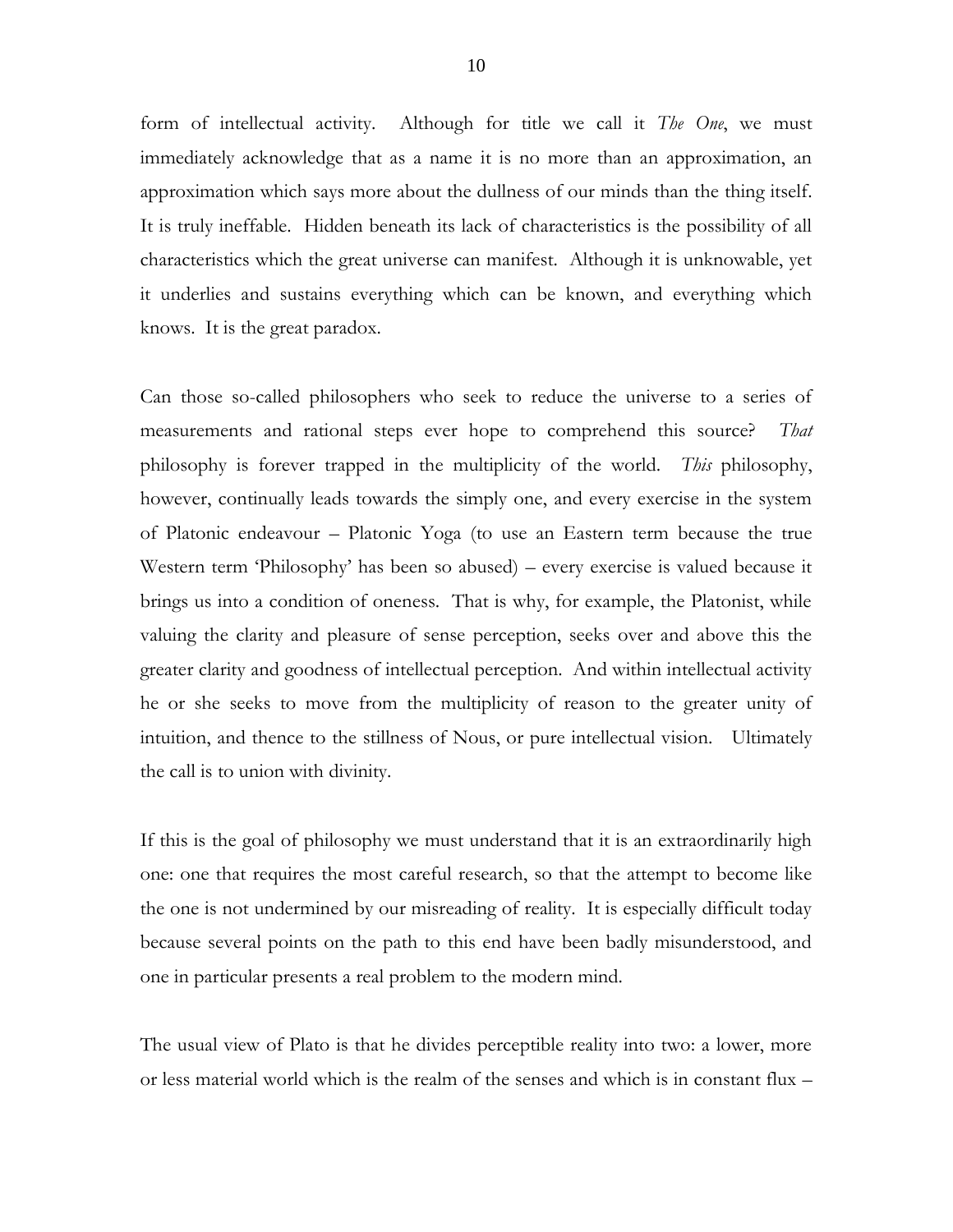in a phrase it "is becoming but never truly is." On the other hand there are the famous "platonic forms" or "ideas" which are perceptible only to the mind, and which are stable, eternal and the paradigms for all sensible things. But this crude view of Platonic metaphysics is really inadequate for explaining how the almost infinite multiplicity of the manifested universe arises from the first principle, or The One.

We can, perhaps, see how a number of instances of justice arise from a single overarching idea of justice, or how a number of things that are characterized by beauty arise from a single idea of beauty. Our acceptance of this theory does need us to be clear that the ideas which Plato speaks about in this way differ from, and only have an indirect relationship to, human concepts which are usually very far from stable. But how are we to explain the fact that there is a multiplicity of ideas? How are we to understand the way in which a pure oneness produces a multiplicity of ideas?

To answer this question, philosophy must dare to look at the highest levels of reality: in truth we must raise our eyes to divinity and ponder the deepest mysteries accessible to the human mind. Now if our highest consciousness was that of discursive reason, such a task would be in vain – to look beyond eternal ideas themselves with a faculty which is tied to temporal process is obviously a nonsense. So if our ambitions reach that high, it is clear that we must involve ourselves in exercises which open an eye which sees without the movement of time – this, says Plato,<sup>3</sup> is an eye "better worth saving than ten thousand corporeal eyes, since truth is perceived by this alone."

To go back to our question, and to consider the way in which The One proceeds towards multiplicity, requires meditation and contemplation: however the outline of

 $\overline{a}$ <sup>3</sup> *Republic* 527e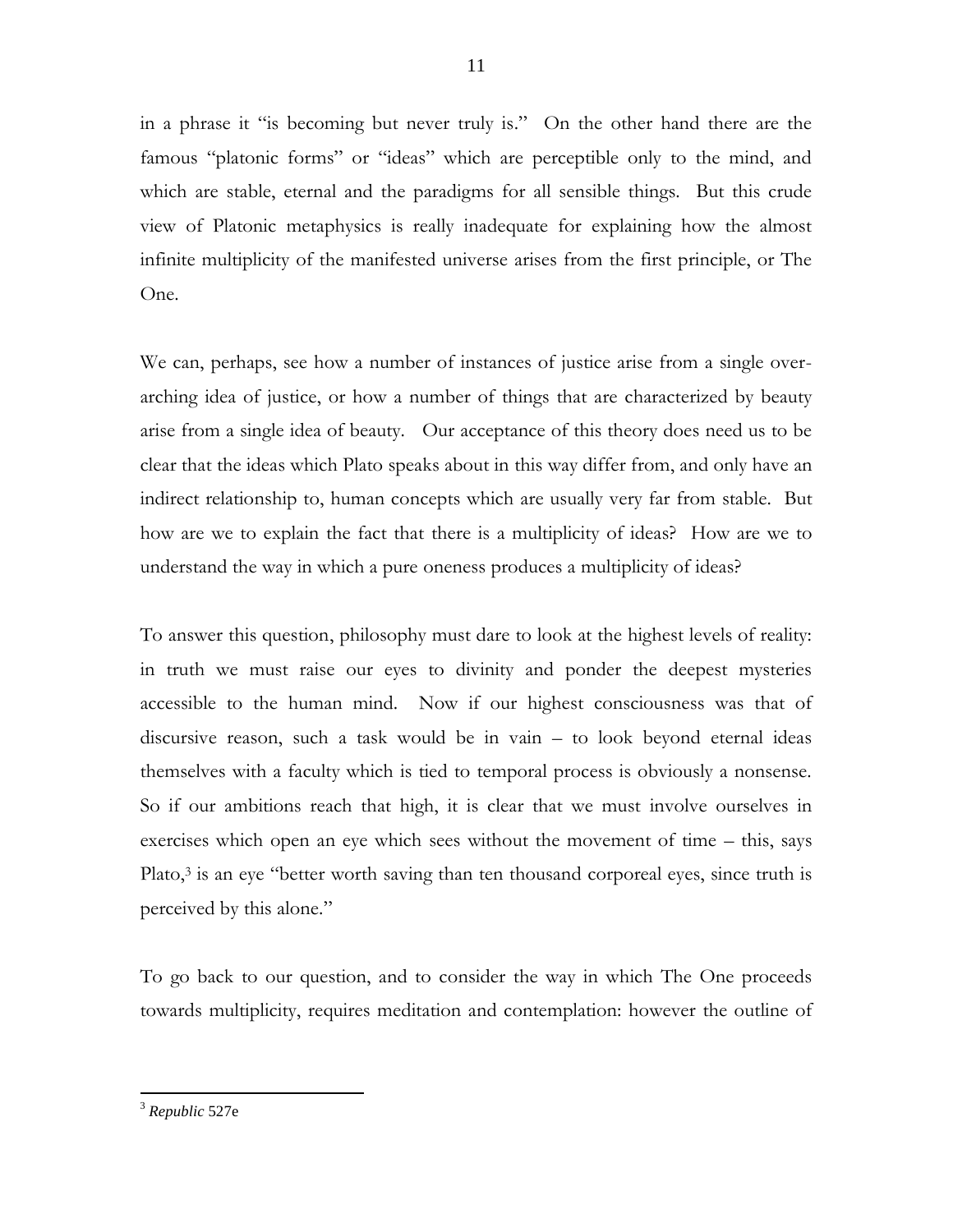the causal procession is put with as much clarity as is possible by Thomas Taylor in these words:<sup>4</sup>

"That the cause of all things is perfectly simple, unindigent, and beneficent, and that in consequence of this he cannot be more fitly denominated than by the epithets of *The One* and *The Good*; the former of these appellations denoting that all things proceed from him, and the latter that all things tend to him, as to the ultimate object of desire. That as it is necessary (the principle of things being *The One*) that the progression of beings should be continued, and that no vacuum should intervene either in incorporeal or corporeal natures; it is, also, necessary, that every thing which has a natural progression should proceed through similitude. That in consequence of this, it is necessary that every producing principle should generate a number of the same order with itself, *viz*. *nature* [as a principle], a natural number [of effects]; *soul* [as a principle, effects that are] psychical (*i.e*., belonging to soul); and *intellect*, an intellectual number. For, if whatever possesses a power of generating generates things similar prior to things dissimilar, every cause must deliver its own form and characteristic property to its progeny; and before it generates that which gives subsistence to progressions far distant and separate from its nature, it must constitute things closest to itself according to essence, and conjoined with it through similitude. It is, therefore, necessary from the preceding axioms, since there is one unity the principle of the universe, that this unity should produce from itself, prior to every thing else, a multitude of natures characterized by unity, and a number the most of all things allied to its cause; and these natures are no other than the gods."

In other words, when things generate from their essence, their productions are most like themselves: when a cat generates, it produces kittens; when a dog generates, it produces pups; when a human generates, it produces human babies; and when The

 $4$  This is taken from Taylor's introduction to Proclus' Theology of Plato. TTS vol. VIII, p. 2.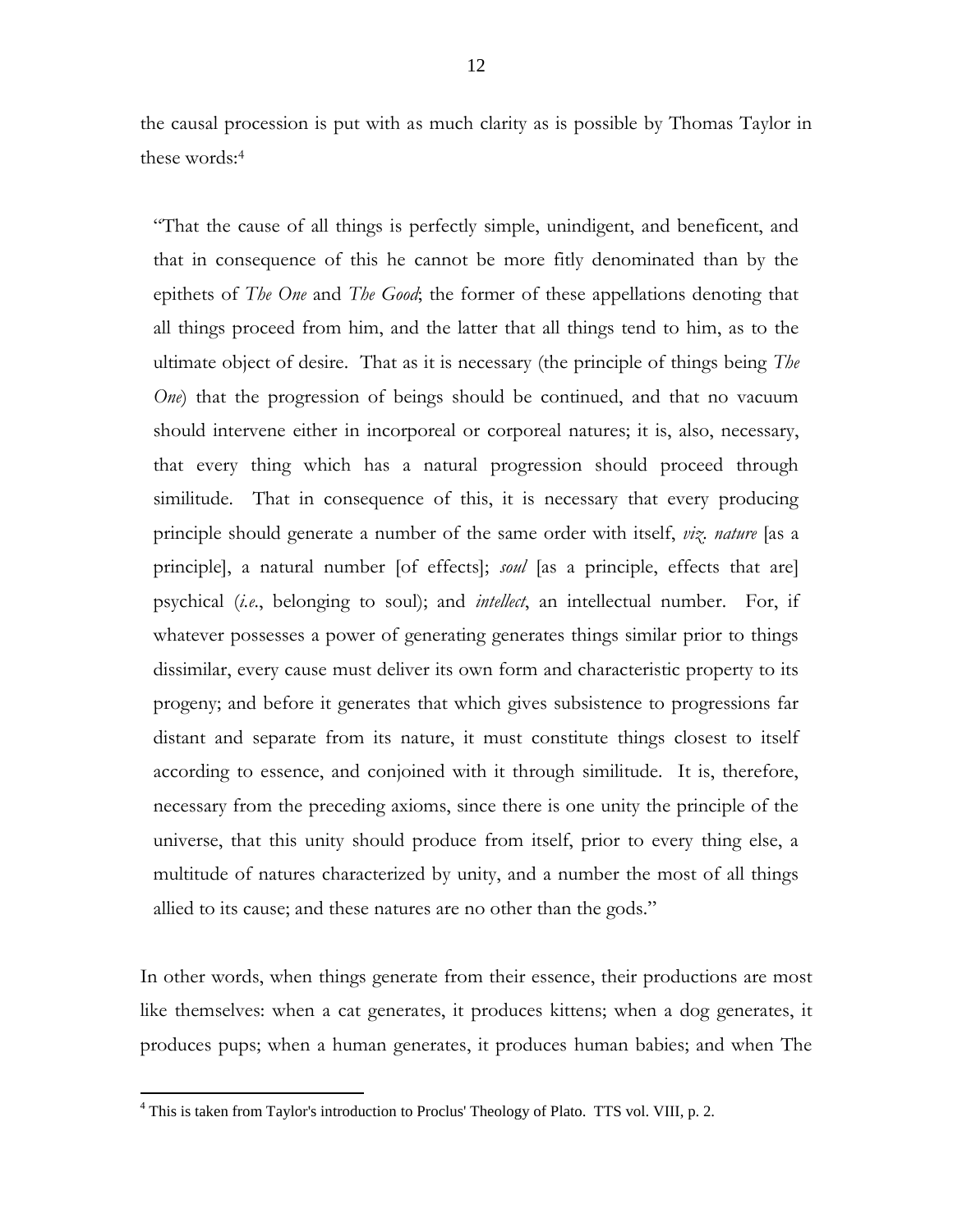One generates from itself it produces Ones. Or in more familiar terms, if we accept that The One is God, when God generates from his own nature, he produces gods.

For most ages, and in most cultures this is a most natural idea, and it is only because of the peculiar way in which the Christian religion overthrew its fellow religions – largely through antagonistic condemnation – that we may find this concept alien. As late as the close of the second century A.D. Maximus of Tyre wrote:<sup>5</sup> "In such a mighty contest, sedition and discord, you will see one according law and assertion in all the earth, that there is one God, the king and father of all things, and many gods, sons of God, ruling together with him. This the Greek says, and the barbarian says, the inhabitant of the continent, and he who dwells near the sea, the wise and the unwise. And if you proceed as far as to the utmost shores of the ocean, there also there are gods, rising very near to some, and setting very near to others."

I have spent some time on this area of Platonic philosophy because this unfamiliar doctrine is actually the key to intelligent religion and also devotional philosophy. Thomas Taylor, you will have noticed, says that in the progression of beings there should be no vacuum: but this is precisely what is produced in metaphysical systems if one tries to dispense with the Gods – there is a gap which cannot be intelligently filled if we jump straight from The One to a multiplicity of ideas, let alone if the jump is from The One to humankind and its reason. Most of the great schisms of early Christianity centred on the precise nature of Christ, as theologians stretched that principle first one way and then in another, in an attempt to bridge the chasm that appeared after the doctrine of the Gods had been rejected. Since a philosophical understanding of the nature of things divine became virtually impossible in the Christian era, the problem was compounded in the revolutions of the so-called enlightenment: the philosophic cultivation of the Gods, painted as irrational

 $<sup>5</sup>$  Dissertation I, TTS vol. VI, p. 9.</sup>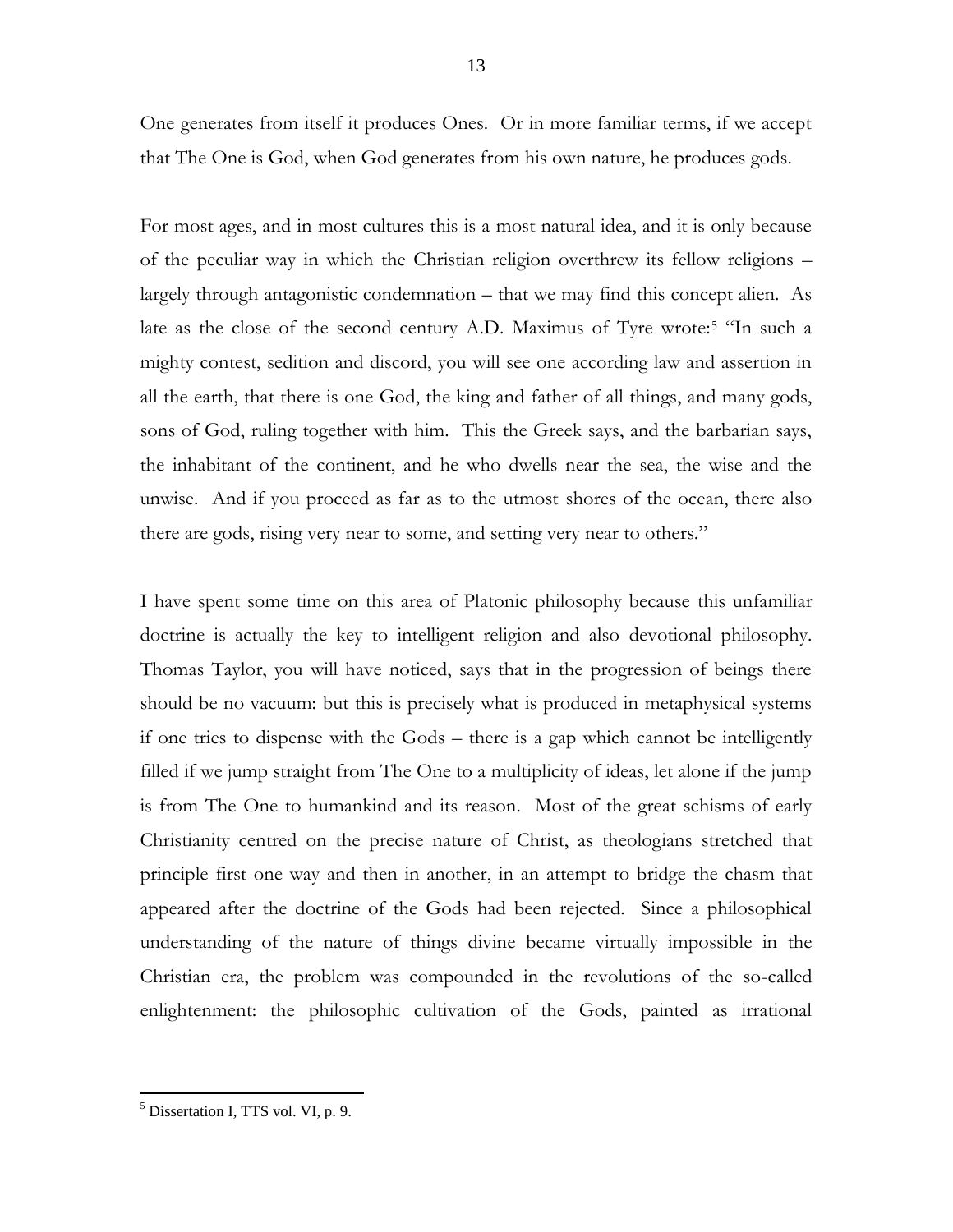superstition by Christianity, became considered doubly so when that religion was itself rejected as superstitious, by the new prophets of the enlightenment.

In the Platonic system, the gods are most similar to the One, but they take the first step towards multiplicity – they remain rooted in the One, but they make possible the subsequent movement of oneness into being. Or, in other words, they, by being many ones, allow the emergence of co-ordinated but different states of being. In the light of this, the whole of reality can be seen as theophany, or a manifestation of a divine play, a play which comprehends intellectual ideas, physical manifestation, and all intermediate realities including ourselves. Because these henads, unities, or gods are above the division between eternal being and temporal existences, the whole of reality is an organic whole bound together by providential gods whose light penetrates all levels of being, from the very highest to the least particle of sub-atomic matter. Modern commentators claim that Platonism is dualistic – and it would be, were it not for its recognition of the gods who make all things one.

After the gods emerge from The One, we see a beautiful chain of being descending in perfectly ordered stages – or, if you like, a continuum of providential power which is transmitted in the best possible way because, as Taylor said, no vacuum intervenes either in incorporeal or corporeal natures. By a procession of similarity, there are no gaps in the downflow of divine goodness.

So much, in brief summary, is Platonic metaphysics, with particular attention to its divine fountainhead. But philosophy is both metaphysical science and an art of human life: the same principles inform the science and art of philosophy. For this reason, when we examine the art of philosophy – that is to say genuine philosophy – we must understand that it provides a path which allows the human soul to move through the same continuum of similarity upwards towards the gods, and, ultimately, through them to The One. As such, our first affirmation concerning ourselves is that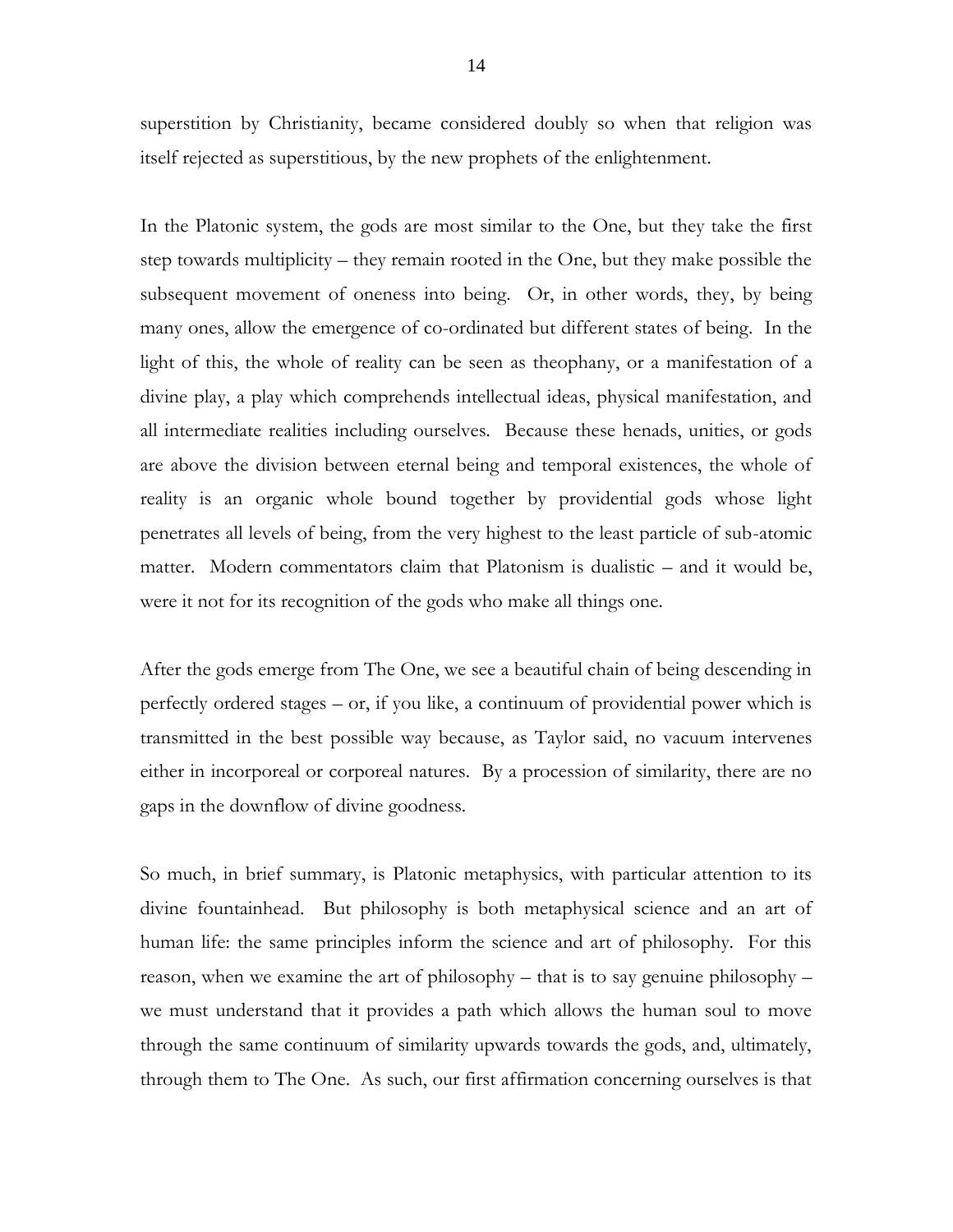we are participants in the divine drama – a very different affirmation from the insanity of modernism which sees us as extrusions of matter. Philosophy is, literally, the love of wisdom: and wisdom is that which will allow us to play the fullest possible role in this joyful play. In the clarity of the eye of philosophy, wisdom is a goddess, Pallas Athene to give her her Greek name: 'Pallas' refers to the step of rhythmic dance, while 'Athene' is derived from θεονοη *theonoe*, "that which understands divine concerns."<sup>6</sup> Our cultivation of philosophy is, therefore, to enter the dance which the whole of the universe performs about the King of all things (or the ineffable One) and to enter the dance *with an understanding of its divine nature*. The secret of this path is the secret of similitude: for what we love and think upon, that we almost become. The path of philosophy is, therefore, one which attempts to raise the soul through steps of ever increasing similarity, to a god-like vision, and god-like action – as Plotinus wrote,<sup>7</sup> "the aim is not to be without sin, but to be as a god."

I make no apology for consuming a large part of this lecture's one short hour, with this attempt to summarize the heights of the beautiful philosophy of the Platonic tradition, the truths of which, wrote Taylor, are coeval with the universe itself. Without understanding something of the majesty and profundity of it, we will fail to understand what drove Thomas Taylor to the Herculean task of bringing it, as much as possible, into the light of day, after its millennium-long neglect, and dressing it in the garb of the English language. (A language, by the way that was rapidly becoming the most widespread as the British Empire formed on every continent in the world.)

Let us now return to the newly formed Platonist: by the end of the 1780's Taylor was certainly turning his attention to the works of Plato himself and considering how they should be presented to an English speaking readership. We can see that for him the inclusion of many of the observations of the late Platonists (or Neoplatonists, as they were soon to be misnamed) as notes would be central to this project. In 1792 he

<sup>6</sup> See Plato's Cratylus, 407a ff.

 $<sup>7</sup>$  On Virtue, Ennead, I, ii, 6.</sup>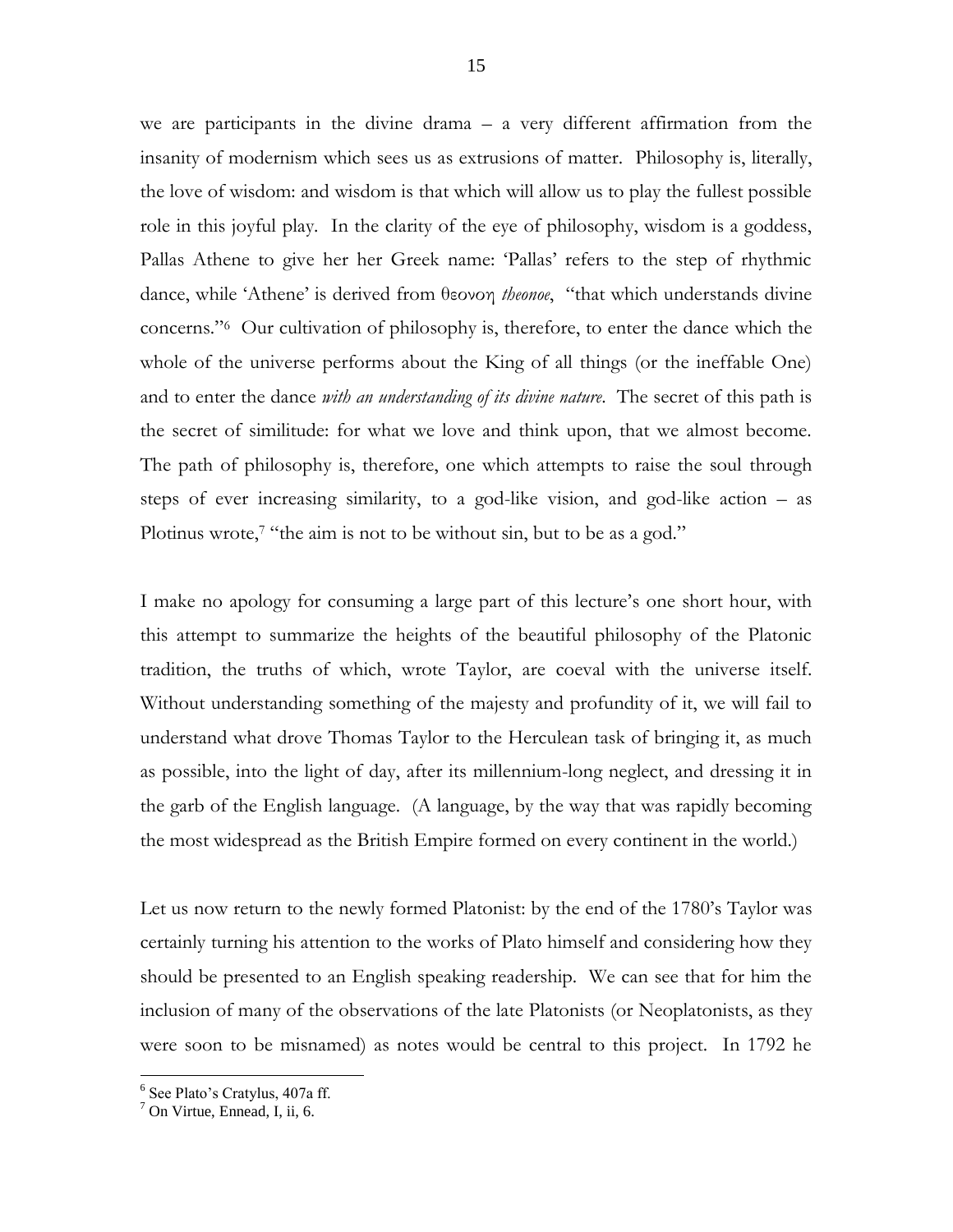published a translation of the Phaedrus, and in '93 a volume of four dialogues – The Cratylus, Phaedo, Parmenides and Timaeus. In the second of these he wrote: "To convince the reader that I have, at least, been in earnest in my pursuit of the Platonic philosophy, I may inform him that I have the following Platonic manuscripts. The seven books of Proclus on the Parmenides, the Scholia of Olympiodorus on the Phaedo, and large extracts from his Scholia on the Gorgias, the Commentary of Proclus on the First Alcibiades, and his Scholia on the Cratylus. All these manuscripts are copies taken with my own hand, and some of them I have read through twice, and the rest once; Proclus on the Timaeus thrice, and on the Platonic Theology five times at least. . . I omit mentioning other Platonic authors which I diligently studied because these [above mentioned] are the most voluminous, the most difficult, and the least generally known."

This study of Plato through the writings of the late Platonists is all-important. In the period between Pythagoras (in the 6<sup>th</sup> centrury B.C.) and the second century, C.E., the basic philosophical and religious worldview remained, by and large, unchallenged – that there was to requote Maximus, "One God and many sons of God ruling with him", and further, that the mythological tradition and the initiatory cult centres provided living insights into the nature of divinity, the universe and the soul's place in it. In this broad agreement it was perfectly possible to rest the philosophic teachings upon the oral tradition. Plato himself says in both the *Phaedrus* and his Second and Seventh Epistles<sup>8</sup> that the oral was superior to the written tradition and that he himself taught his most important truths "soul to soul" rather than via the impersonal and inarticulate approximations of the written text. What these inner teachings were remained largely hidden from public view until the third century brought about the rise of a form of Christianity which was hostile to philosophy, and did not scruple to suppress any opposition by the most violent of means. It was only then, as first the ordinary populous and then the ruling classes embraced this religion with its

<sup>8</sup> Phaedrus, 275a-277a; Epistle II, 312d; Epistle VII, 341c.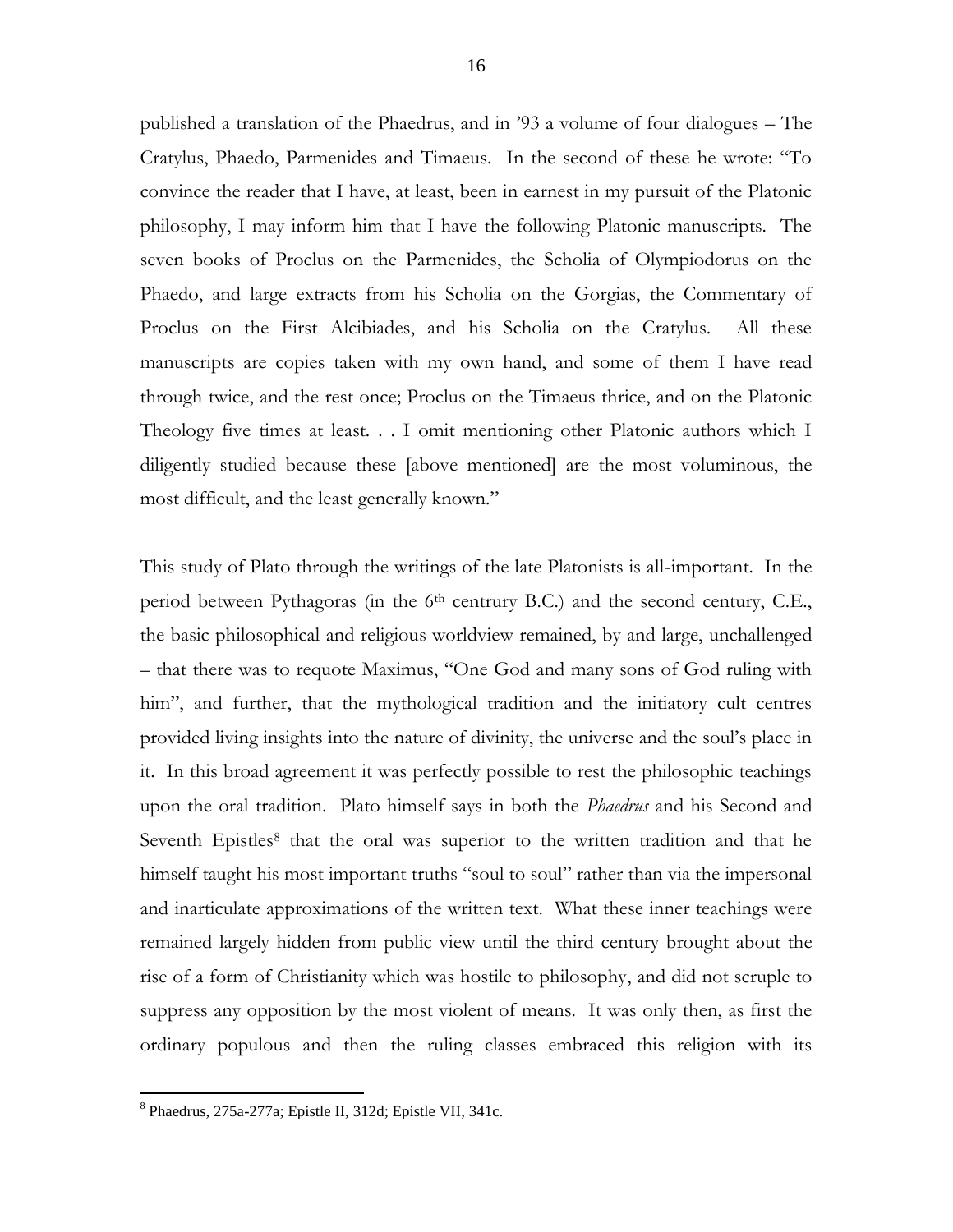unphilosophical concepts, that the Platonists who held to an inner teaching began to commit it as best they could to their written commentaries and scholia.

Naturally, the inner teachings related more to the upper reaches of metaphysics and philosophical practice, and since these late works of Platonism are much less easily misrepresented as merely rationalistic and unconcerned with polytheistic drama, the reception of Taylor's translations was never likely to be one of universal acclaim. I'll return to this reception and Taylor's reaction to it soon, but let there be no mistake: a lesser form of philosophy would not have so inspired a translator to have worked with almost no reward of wealth or honour for 50 years, compromising bodily health and sacrificing leisured ease.

During the period from 1782 to 1834 Taylor's output amounted to over 17,000 printed pages of philosophy – much of which is the most profound and demanding ever produced, and which requires the utmost care and thought in order to convey its subtle layers of meaning. Before Taylor's 1804 Works of Plato no-one had ever translated the whole of his works into English (although several university scholars had expressed a desire to do so); but as if this were not enough, many of the dialogues had a huge amount of commentary from the late Platonists included as notes. Some dialogues have significantly more commentary than actual text, so replete with meaning is the writing of Plato.

A similar approach to the works of Aristotle (1806-1812) meant that Taylor included several hundred pages of Commentary from Simplicius, Alexander Aphrodisiensis, Syrianus, Ammonius, Hermaeus, Priscianus and Olympiodorus. In all, nine lengthy volumes were published as the Complete Works of Aristotle, and because Taylor was unable to afford to print more than 50 of each volume, he then proceeded to write a summary dissertation on the Philosophy of Aristotle, amounting to some 500 pages. Again, this is a first in the English Language – in fact I think it is not only a first, but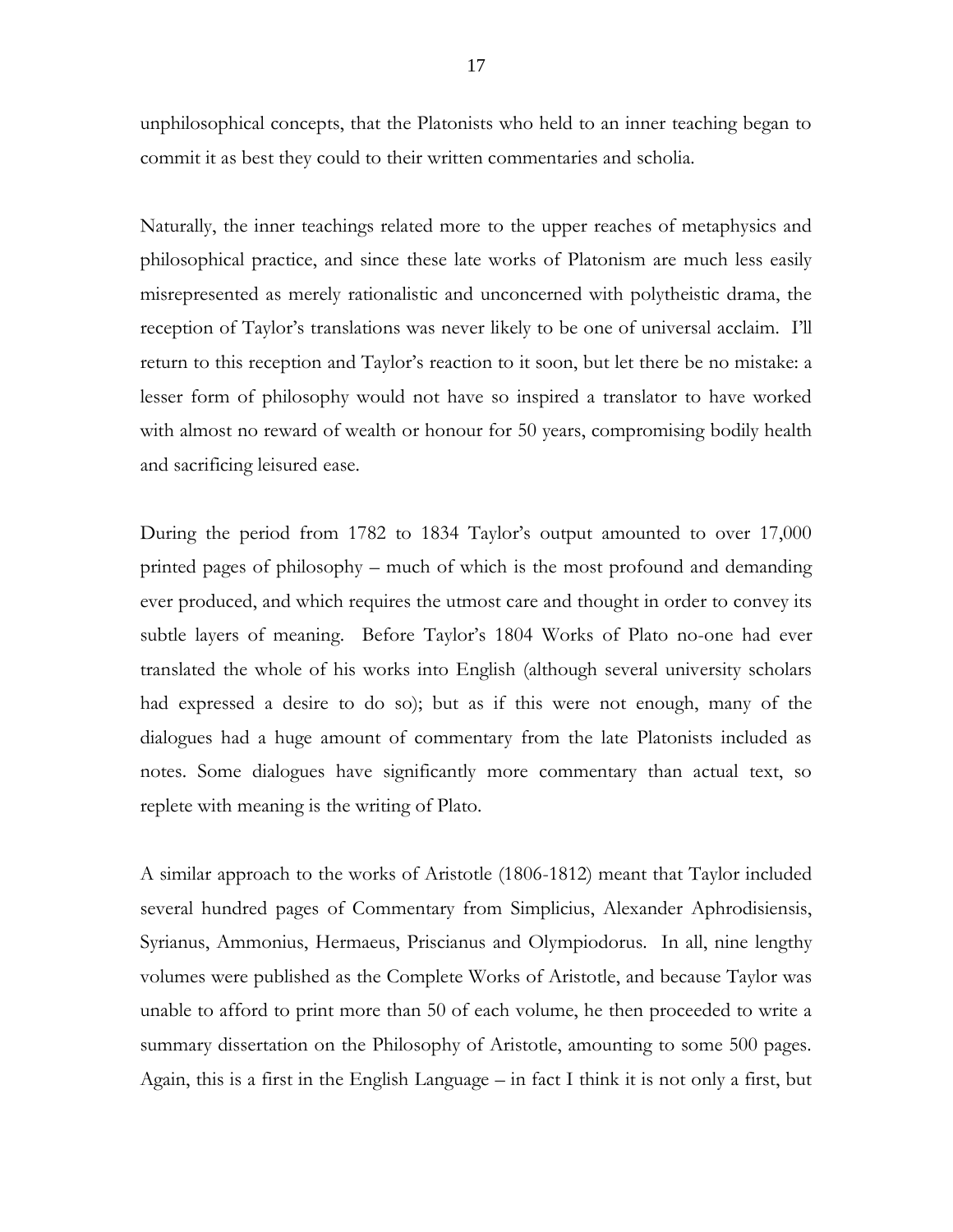actually unique: as far as I can see no other translator has translated all the surviving works of Aristotle into English.

Taylor's particular favourite amongst the writers of antiquity was Proclus, and during his time he translated the full surviving text of his Commentary on the Timaeus, his Commentary on the First book of Euclid's Elements, his Elements of Theology, his Theology of Plato, his essays on the Subsistence of Evil, on Providence, Fate and that which is within our Power, Ten Doubts concerning Providence, and a collection of fragments. Again these had never previously been translated into English, and Proclus's masterwork, the Theology of Plato, has not yet been translated into English by any other writer. As far as I know there is only one other edition in any other European language. Furthermore, Taylor considered that the surviving six books of this work were incomplete and that there was once a seventh book – so in place of this he collected writings from other late Platonists covering its probable subject matter.

Other volumes include translations of Plotinus, Porphyry, the Emperor Julian, Sallustius, Iamblichus, Apuleius, Pausanias amongst many others. Taylor himself wrote several works, notably on the *Arithmetic of the Pythagoreans*, and *The Mysteries of Eleusis and Bacchus*, as well as keeping up a steady flow of articles for various journals – the most important of which was a collection of the Chaldean Oracles. He also translated the Hymns of Orpheus, as well as hymns by Proclus, Boetheus and Julian.

For a scholar working with the fullest support of modern Academia, such an output would be considered quite extraordinary: for a independent and poorly funded scholar who had very often to copy out any manuscripts from which he needed to work in the British Library or the Bodleian, who had to take hackwork as well as pupils for tuition in Greek, and who suffered from recurring ill-health, all of this work seems to be super-human in terms of quantity alone. But when we consider the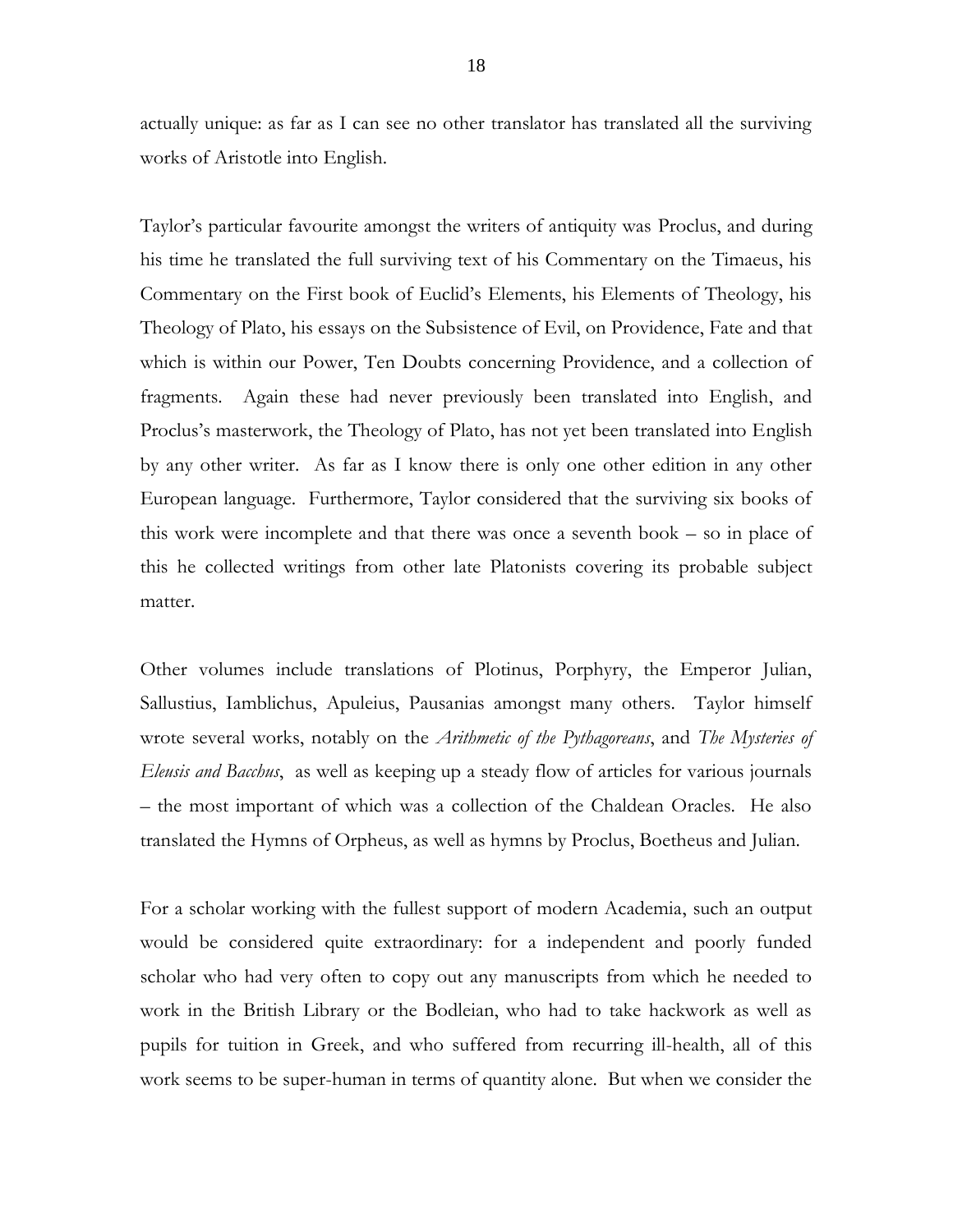quality of Taylor's translations, then we must admit that Taylor alone of all English speaking philosophers would be worthy of the honour which antiquity gave to Plato, which is to be called the Divine.

This was not however a view that the vast majority of his contemporaries took; in his time there was a clear struggle in the intellectual circles of the West between those who looked back to Christian certainties and who, by and large, had been in control of European Universities, and the new modernistic establishment who would be taking control of very nearly all the centres of learning in the near future. To both camps talk of pagan gods and their myths, of self-realised perfection, of superrational thought, and of interpreting Plato in the light of his cultural context was anathema. For the Christians, Plato was acceptable so long as he might be thought of as a pre-Christianity Christian, or "the first Christian" as it was put. And for modern rationalists Plato was acceptable so long as he could be thought of as a proto-sceptic, a pre-modern modern. Taylor's entire opus was at odds with both of these interpretations, and it called down upon his head the most malicious criticism.

The *Edinburgh Review*, speaking from the home of the Scottish Enlightenment movement, for example, devoted 24 angry pages to a condemnation of Taylor's Plato and in adding to Plato the notes of Proclus it said that Taylor, "has not translated Plato, he has travestied him, in a most cruel and abominable manner. He has not elucidated, but covered him over with impenetrable darkness. . . . In the character of a commentator, Mr Taylor has scarcely done anything or indeed professed to do anything, but to fasten upon Plato the reveries of Proclus, and of the other philosophers of the Alexandrian School."

*Blackwoods Magazine* included this passage on Taylor who was, it says, " . . . an ass, in the first place; secondly, he knows nothing of the religion of which he is so great a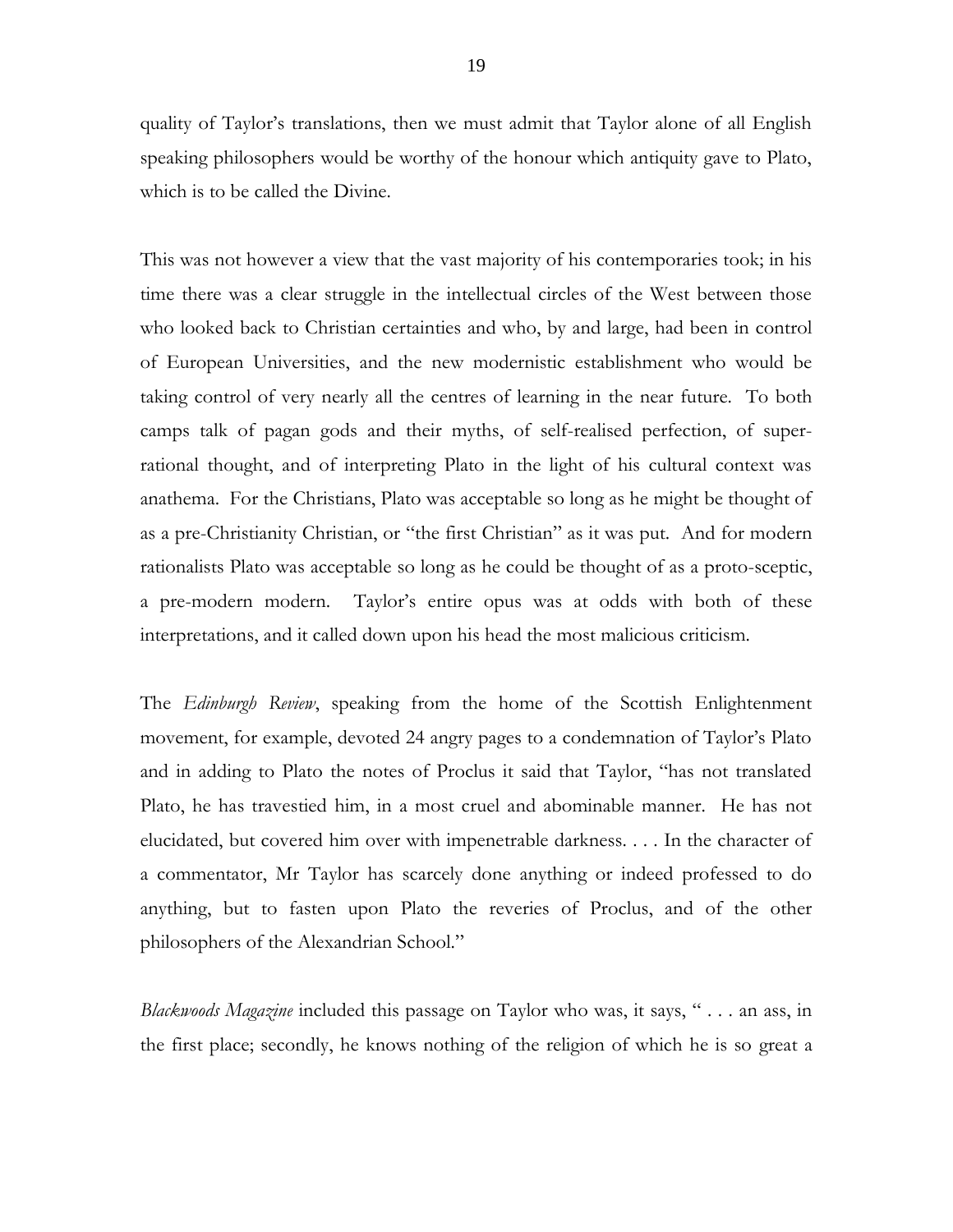fool as to profess himself a votary. And thirdly he knows less than nothing of the language of which he is continually writing . . ."

This last criticism, that Taylor, as a largely self-taught Greek reader, did not have the scholarly depths to understand his subject matter is one that is a particular nonsense, and yet one that is still bandied about today. It is an accusation which stands no scrutiny whatsoever: we may note that in 1803, a year before the publication of his Plato, Taylor had been asked to produce a new edition of Hederic's Lexicon – a Greek-Latin lexicon – which seems a very strange invitation to someone who, according to the critics didn't understand Greek. In fact when we look at parallel passages between Taylor and other translators, time and again we can see greater subtleties in his wording. A small example is to be found in the *First Alcibiades* (130e), in a passage in which Socrates attempts to summarize what he and Alcibiades are doing. Taylor translates, "This therefore was our meaning when we said a little before, that Socrates discoursed with Alcibiades, making use of reason: we meant, it seems, that he directed his words and arguments, not to your outward person, but to Alcibiades himself, that is to the soul." While every other translator I've come across uses a variation which runs more like, "And it is proper to take the view that you and I are conversing with each other, while we make use of words, by intercourse of soul with soul?" Which is better, Taylor's phrase "making use of reason" or the common one, "making use of words"? The Greek word in question, logos, can mean words or reason, but those who are knowledgeable about Platonic philosophy will know that souls can be either rational or irrational and that human souls are rational and therefore are self-reflective and ultimately possess the ability to rise to a contemplation of divine ideas. This is, of course, what Socrates is leading up to in the dialogue, as a little while later he says, "Whether then is it not true, my friend Alcibiades, that the soul, if she would know herself, must look to soul, and especially at that place in the soul in which wisdom, the virtue of the soul, is ingenerated." Taylor, in such small ways, leads us noiselessly into Platonic truth.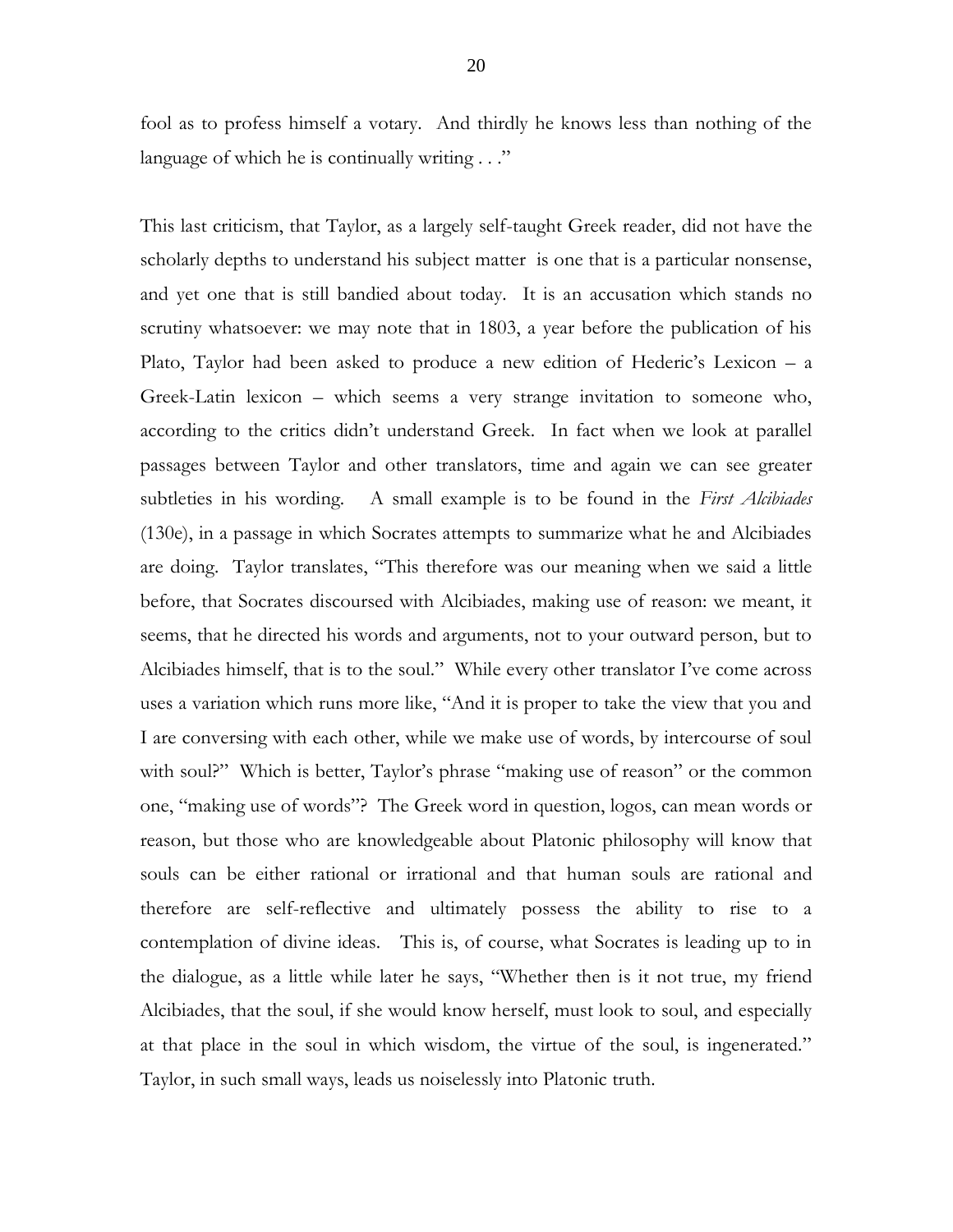Now Taylor lived in an age in which public argument was never more so framed in wit and savagery, and he himself did not flinch from returning fire with fire. Here is an example of Taylor's uncompromising response to one reviewer:<sup>9</sup>

"Another review, however, (I believe the Critical [Magazine], for I speak from the information of others, as I never read such trash) speaks handsomely of this translation of Mr. Bridgman, though my name is mentioned in the preface to it. I am further informed, that this Monthly Reviewer adds, 'We repeat that we regarded the name of this gentleman, and the honourable mention with which it is introduced, as rather alarming omens.' I have no doubt he did, and I trust my name will always be an alarming omen to the stupid, the malevolent, and the worthless; - that it will always be an omen of unceasing hostility, and the most strenuous exertions against folly and vice, and against illiberal criticism and venal defamation. For of all the species of traffic with which this island abounds, that of reviewing books, as it is at present conducted, is the most illiberal, as well as the most tyrannical. It is most illiberal, because it is undertaken from sordid motives; and it is most tyrannical, because it becomes the means of subjugating the opinion of the multitude to the decision of an obscure and worthless few."

There is, I believe, an excellent little gift book to be made from such rejoinders from the pen of Taylor.

But to return to the rejection of Taylor: this was a time when English speaking readers around the world were given a clear glimpse of the profundities and possibilities of the true philosophic tradition of the West – a moment when our society stood on the brink of change, as the old authority of the Church was losing its grip on the intellectual life of humankind. At that moment we could have chosen the

 $9^9$  See note 16, p. 524 of Taylor's Dissertation on the Philosophy of Aristotle, TTS vol. XXXVIII.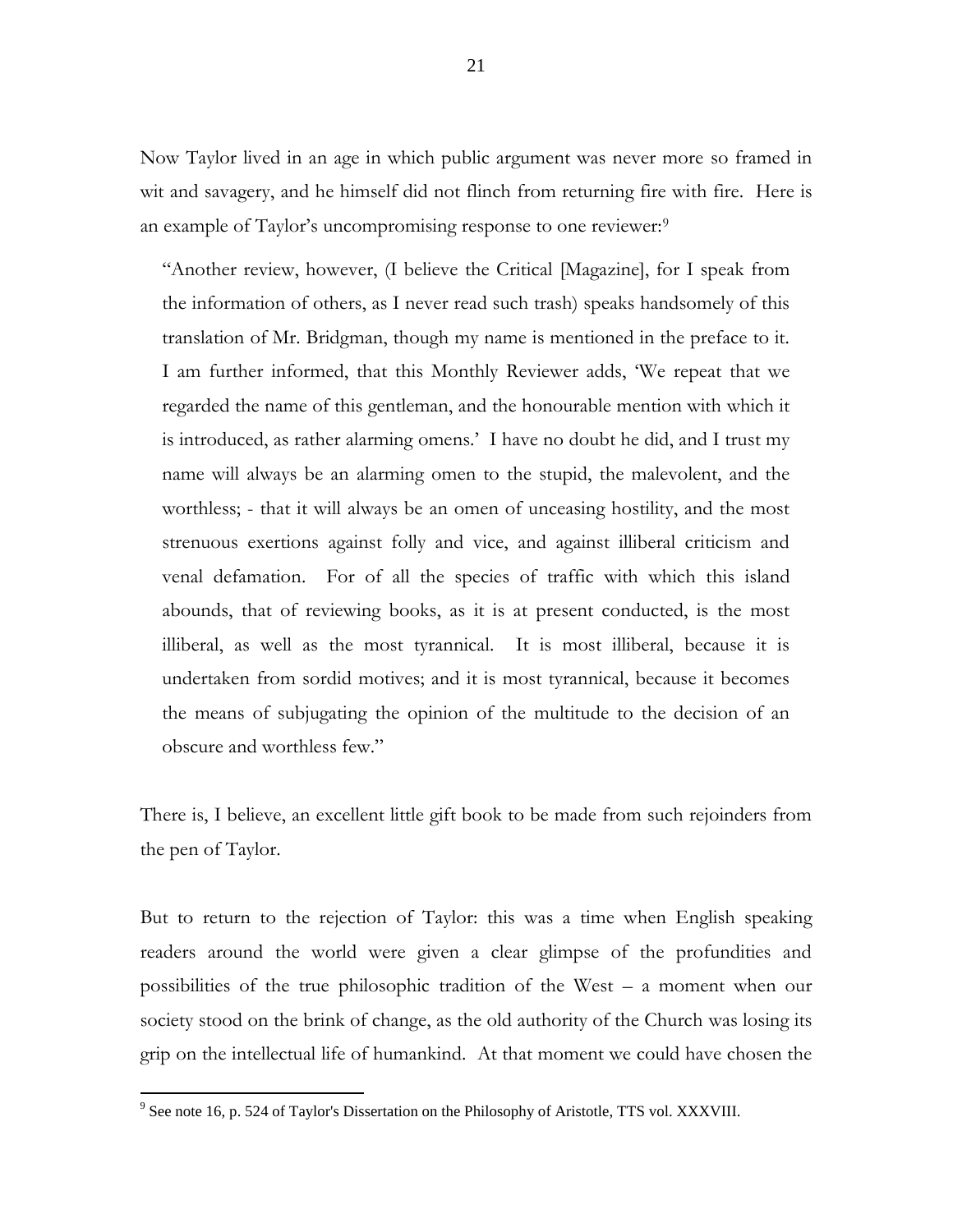philosophical path, with its cultivation of wisdom, its emphasis on meaning and value, and that inner happiness which is the necessary result of the care of the soul. But already rising into view was the brute power of commerce and mechanics, with its promise of earthly pleasures and utilitarian comforts of the body: to our great loss, the leaders of eighteenth and nineteenth century thought were not able to overcome their prejudices and see what true gains could be made if philosophy became a living discipline once again.

There were two exceptions to this rejection: in Britain, the romantic movement was inspired by Taylor and his works.<sup>10</sup> Coleridge wrote of Taylor, as one of his "darling studies"; Shelley is recorded as having several of his books on his shelf at Oxford and there are letters from him requesting that Taylor's translation of Pausanias be obtained and sent to him; the friendship between Blake and Taylor has been well documented by various scholars in recent times, not least by Kathleen Raine herself. Thomas Love Peacock knew him later in life, and Kathleen Raine suggests that Keats "may at a remove have caught the enthusiasm of his Greek polytheism from Taylor." Taylor moved in that circle of artist-thinkers who challenged the establishment of his day – for a while Mary Wollstonecraft lodged with him in Walworth, and is recorded as having called Thomas' study, "an abode of peace."

The American transcendentalist movement, too, regarded Taylor as one of their prime authorities, and relied on his translations for their access to Greek philosophical thought. Emerson is said to have expressed incredulity on visiting England a few years after Taylor's death that he (Taylor) was virtually unknown, when, he said, "every library in America has books by him."

Scholarly appreciation of Taylor continued to be mixed after his death, and even now, I can tell you, it is very difficult to make sales of his books to British and American

<sup>&</sup>lt;sup>10</sup> For a detailed examination of Taylor's influence on the Romantic movement, see Kathleen Raine's 'Thomas Taylor in England', in Thomas Taylor the Platonist, Selected Writings, Princeton UP, 1969.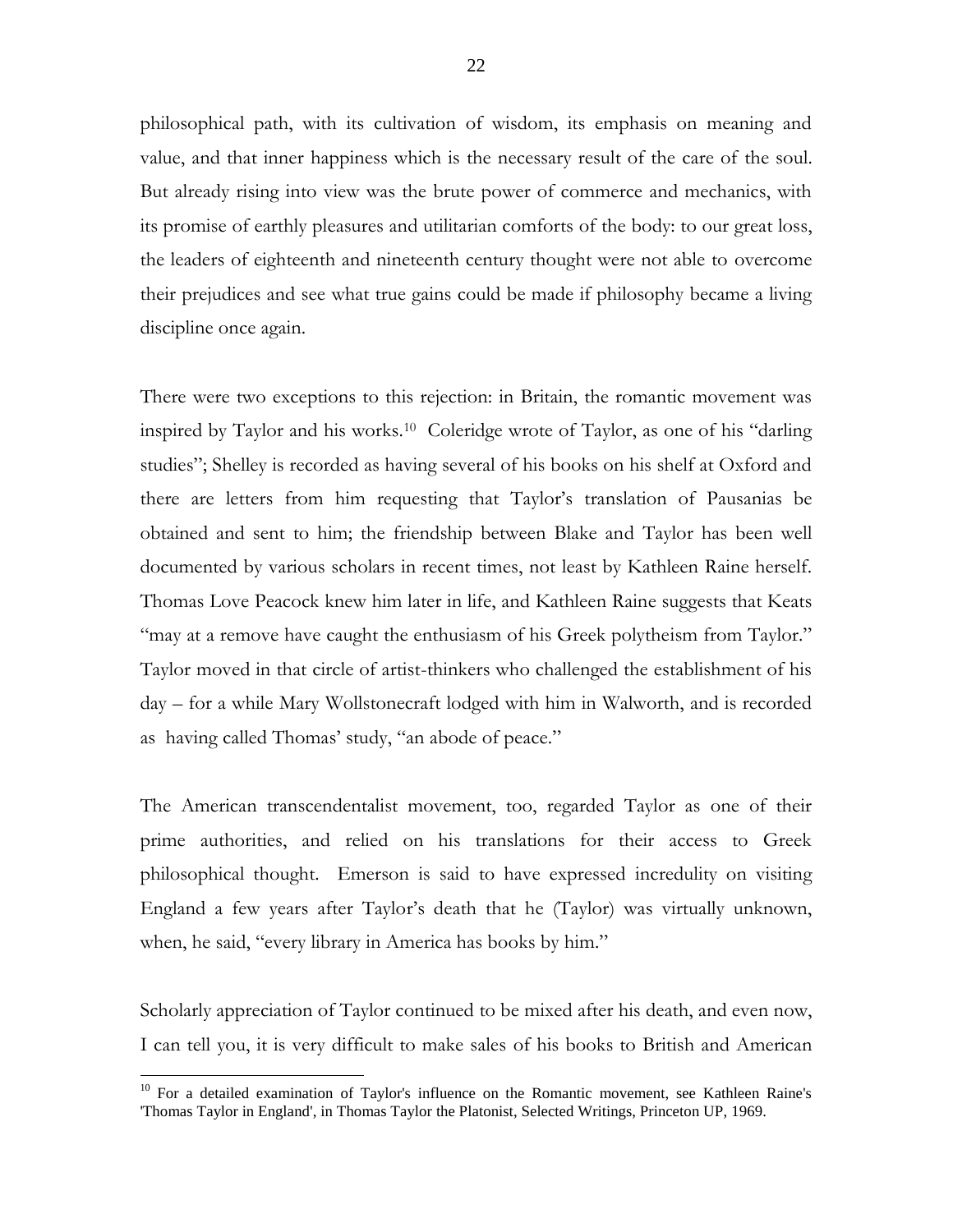university philosophy or classics departments. There is, however a small trail of goodwill winding its way through the 170 years since his death; in 1848 Robert Blakey, in his *History of the Philosophy of Mind,<sup>11</sup>* gives this generous account of Taylor, who he says is "justly entitled to honourable mention in any history of mental speculation. He spent above forty years in an exclusive devotion to what he considered the first and most august philosophy; and is the only modern, since the days of the Emperor Julian, or the age immediately succeeding, who has penetrated to its remote sources, and effected its perfect mastership." As Kathleen Raine points out, "it is not possible that Blakey had forgotten the Florentine school, and his praise of Taylor is high indeed." More recently a leading (perhaps the leading) university scholar of today's ancient philosophy studies, Professor John Dillon, in an introduction to a new translation of Proclus' Commentary on the Parmenides<sup>12</sup> says of the Greek text of this work, as published by Cousin, "Cousin was also able to profit (in his presentation of a edited text of this work) from a host of emendations, many brilliant, from the English Neoplatonist, Thomas Taylor . . ." This may also lay to rest the suggestion that Taylor did not understand philosophical Greek – the *Commentary on the Parmenides* being, perhaps, the most profound work of Platonic metaphysics ever written. And mentioning Cousin, a French scholar of late Platonic works, it might be worth adding that Taylor was much honoured by several of his fellow Professors of Platonic studies – Boissonade and Crueuzer included.

Thomas Taylor died on November 1st 1835 according to a brief biographical account by W E A Axon, and was buried in Walworth Churchyard, perhaps appropriately with no stone to mark the spot. Axon ends his account with a simple tribute saying that his name should be remembered by all friends of learning and freedom of thought.

 $\overline{a}$  $11$  IV, 66-68.

 $12$  p. xliii.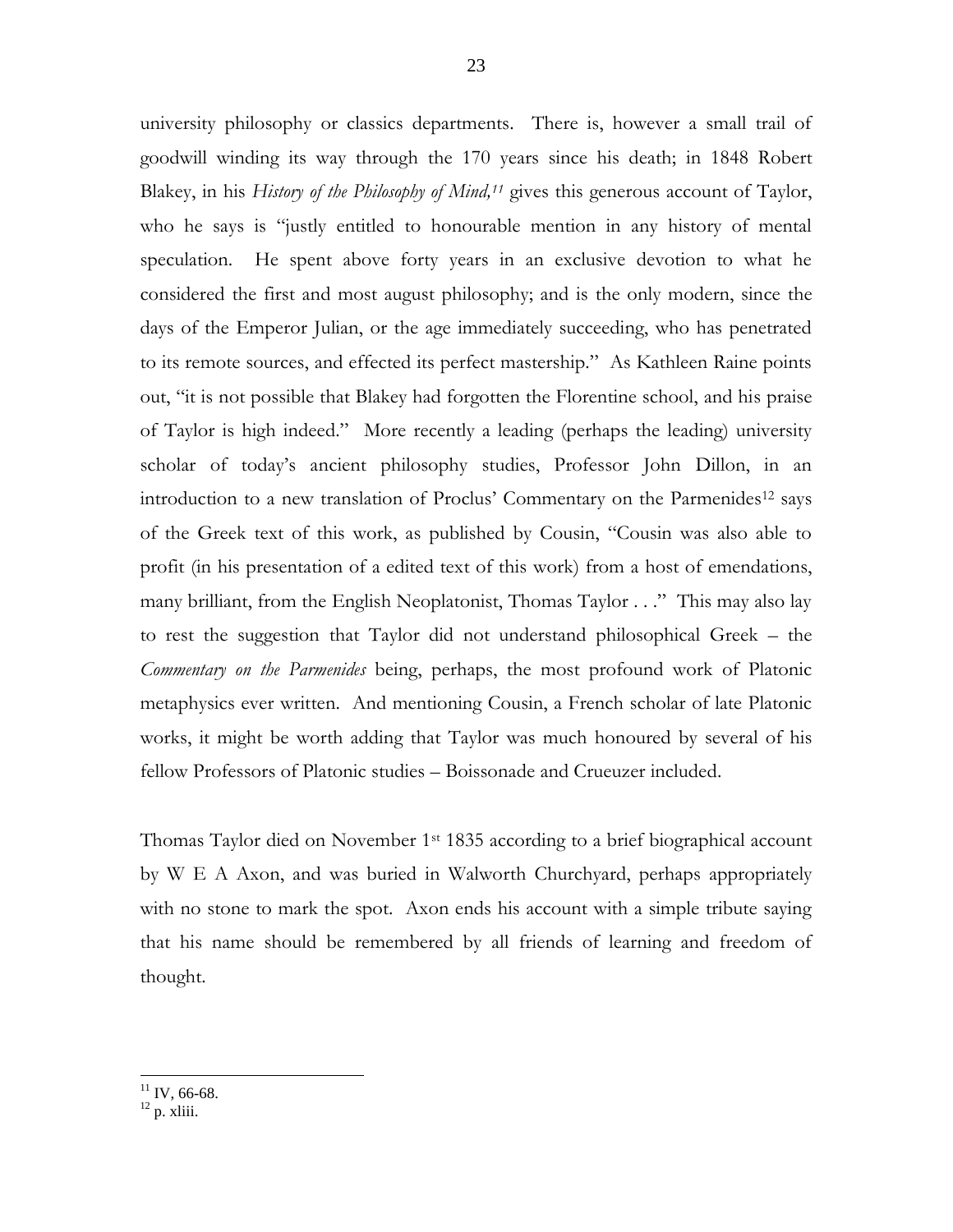What legacy has this heroic soul left to us? Firstly, he has left a treasury of wisdom, without which our understanding of the central philosophy of the western world would be deeply misunderstood: this treasury is ours only because Taylor himself followed the path as a personal quest. Not matter how clever a theoretician is, there are some truths which are accessible only to those who are practitioners: a recent discovery in a Canadian library of one of Taylor's publications gives us a real insight concerning how far this master metaphysician carried into actual life his understanding of the path of philosophy. The passage comes from a work by Synesius in which he discusses the progress of the soul, and its use of what is termed the phantasy – the faculty which produces images of what has been perceived either internally or externally. It reads:<sup>13</sup>

"For when this intellectual splendour is firmly introduced, and illuminates every part of the phantasy, the smallest spark, and the most glimmering ray of external light, will call forth into energy that sacred light, which is now perfectly seated in the sanctuary of the soul. Such too will be the temperament of the soul in this case, that she will spontaneously utter musical sounds, as indications of the harmony within; and as echoes of the perpetual felicity she enjoys."

And in the margin against this description in Taylor's own hand are the words, "I myself have experienced this." There are other yet more inward experiences which the philosopher-soul would undergo, but we can be reasonably sure that our English guide into the mysteries of the Platonic tradition was following the path in the most practical of ways. Evidence of this is from a manuscript found in the archive of Thomas Moore-Johnson, the editor of a magazine called The Platonist and a collector of Taylor's writings: this was a notebook inscribed Hymns and Prayers by Thomas Taylor. Inside are eighteen hymns published by Taylor between 1793 and 1806, but also a number of unpublished hymns all of which carry the clearest stamp of Taylor's

<sup>13</sup> See Oracles and Mysteries (TTS vol. VII) p. 204. The passage is from Synesius *On Dreams*. The discovery is part of an as yet unpublished update to Steven Critchley's doctoral thesis on Taylor.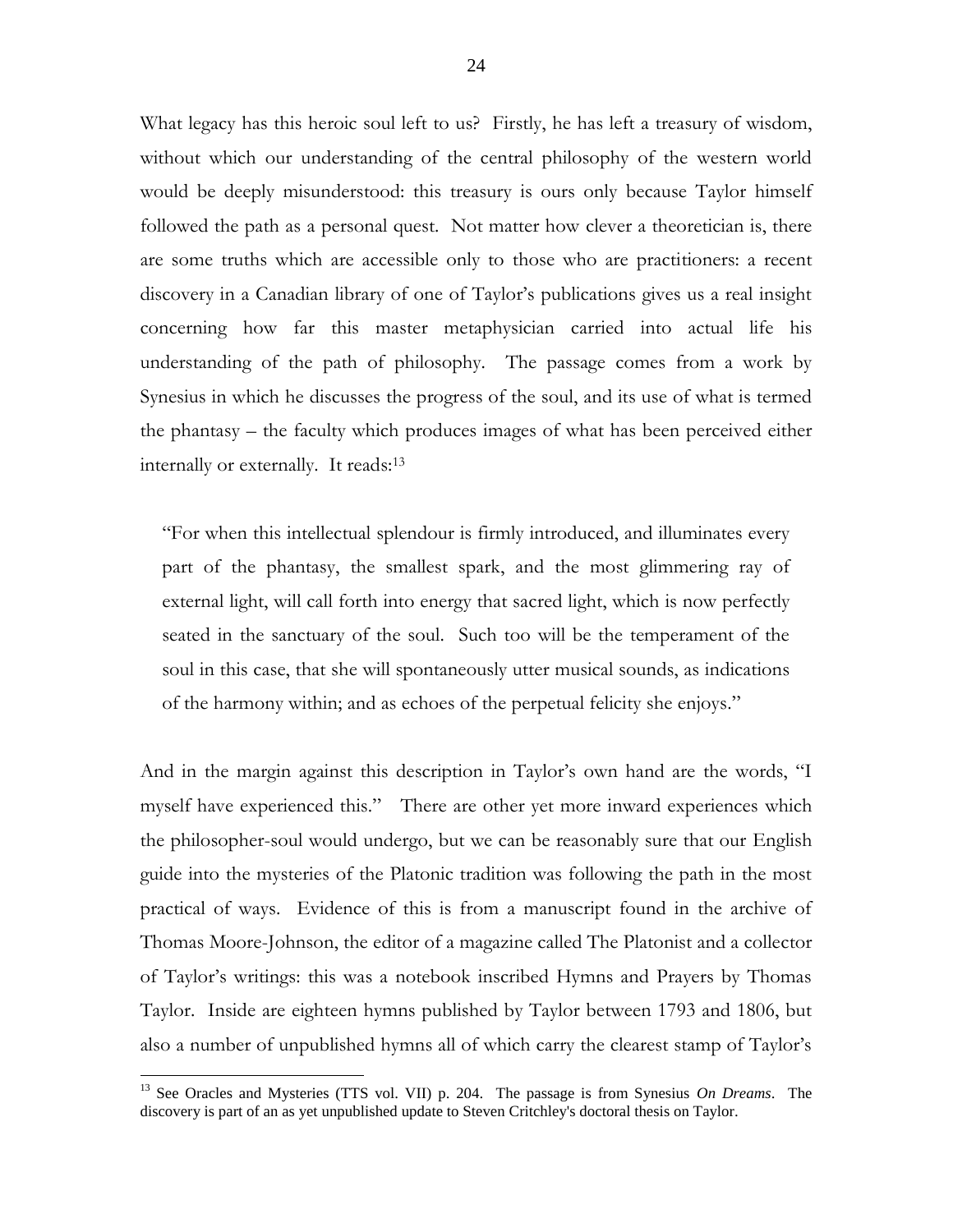philosophy as well as matching other known handwriting samples dating from around 1825. Taylor was worshipping the Gods – for as a Pythagorean maxim says, "No man knows a God except first he worships him."

Secondly, he has left us in the example of his life, a model of philosophic arête – excellence or virtue – which shines brightly whether the life is one of good or ill fortune. For, as Taylor himself wrote,<sup>14</sup> "Wisdom leaves no place for evil, for the only evil to wisdom is baseness, which cannot enter where virtue and worth reside. . . Fortune takes away nothing except that which she gave, but she does not give virtue, and therefore does not take it away."

Thirdly, he leaves with us an exhortation to the great goal of the hero soul. Time and again in his notes and introductions Taylor leans out of his pages and speaks to us as individuals. And although the first item on my listing of his legacy – the bestowal of the unperverted conceptions of the true philosophy of the West, the great treasury of wisdom – is perhaps the primary one, nevertheless this last gift is by no means overshadowed by it. Ultimately, the wisdom is ours to discover in the divine depths of our own souls: Taylor does not speak to us as passive recipients of the wisdom of Plato and his school; rather he invites us to address ourselves directly to the task, recognizing only the absolute need for our orientation to divinity. Here, for example, are some of the words with which he introduces the five volume works of Plato, in which he invites us to rediscover the long neglected path of philosophy:<sup>15</sup>

"The undertaking is indeed no less novel than arduous, since the author of it [i.e. the translations of Plato] has to tread in paths which have been untrodden for upwards of a thousand years, and to bring to light truths which for that extended period have been concealed in Greek. Let not the reader, therefore, be surprised at the solitariness of the paths through which I shall attempt to

<sup>14</sup> From the *Triumph of the Wise Man over Fortune*, TTS vol. VI, p. 334.

 $15$  The Works of Plato I, p. 1-2.